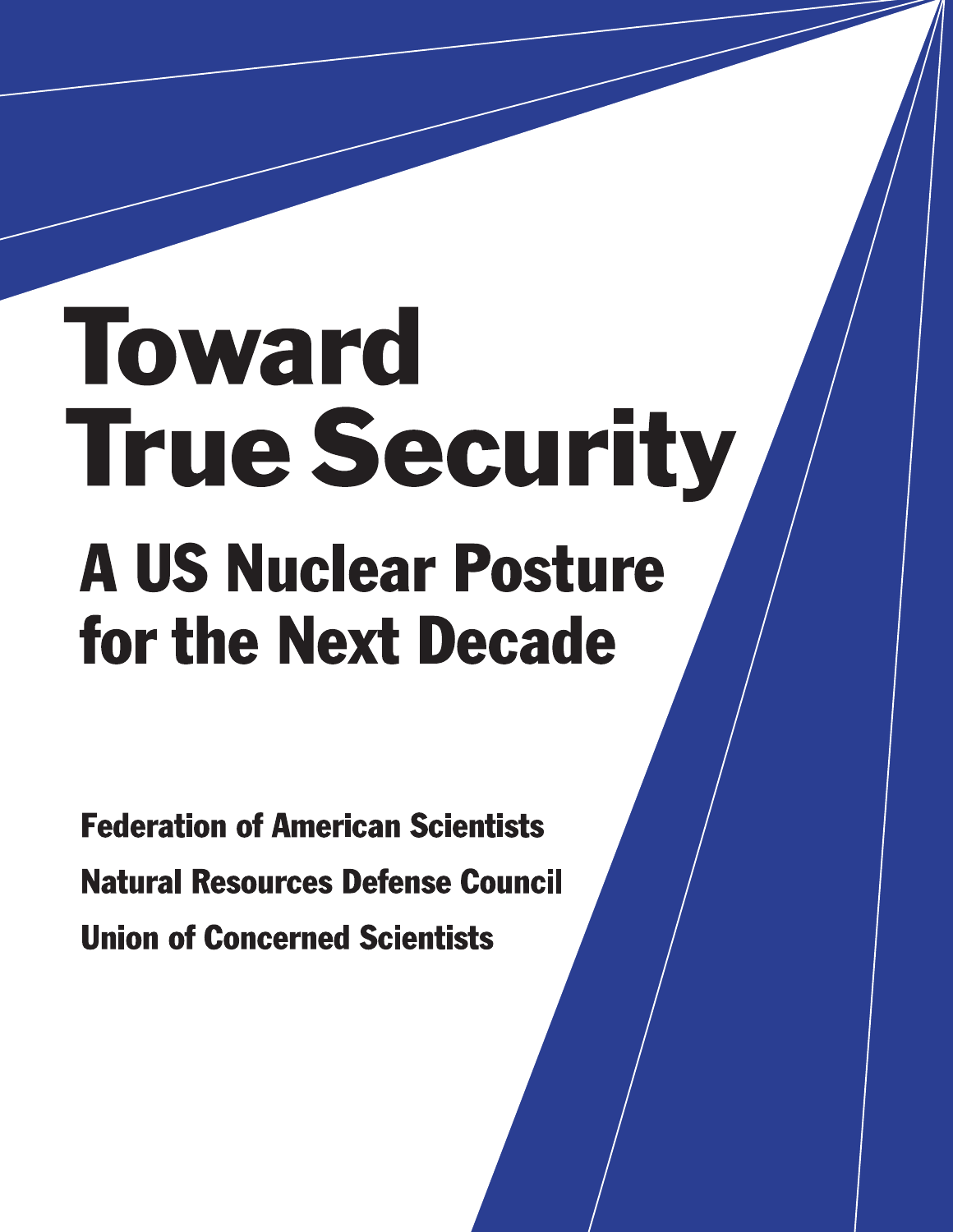## **TOWARD TRUE Security**

*A US Nuclear Posture for the Next Decade*

BRUCE G. BLAIR HENRY KELLY TOM Z. COLLINA ROBERT S. NORRIS JONATHAN DEAN ADAM SEGAL STEVE FETTER ROBERT SHERMAN KURT GOTTFRIED DAVID WRIGHT<br>LISBETH GRONLUND STEPHEN YOUNG LISBETH GRONLUND

THOMAS B. COCHRAN MATTHEW G. MCKINZIE RICHARD L. GARWIN FRANK N. VON HIPPEL

Federation of American Scientists Natural Resources Defense Council Union of Concerned Scientists

*June 2001*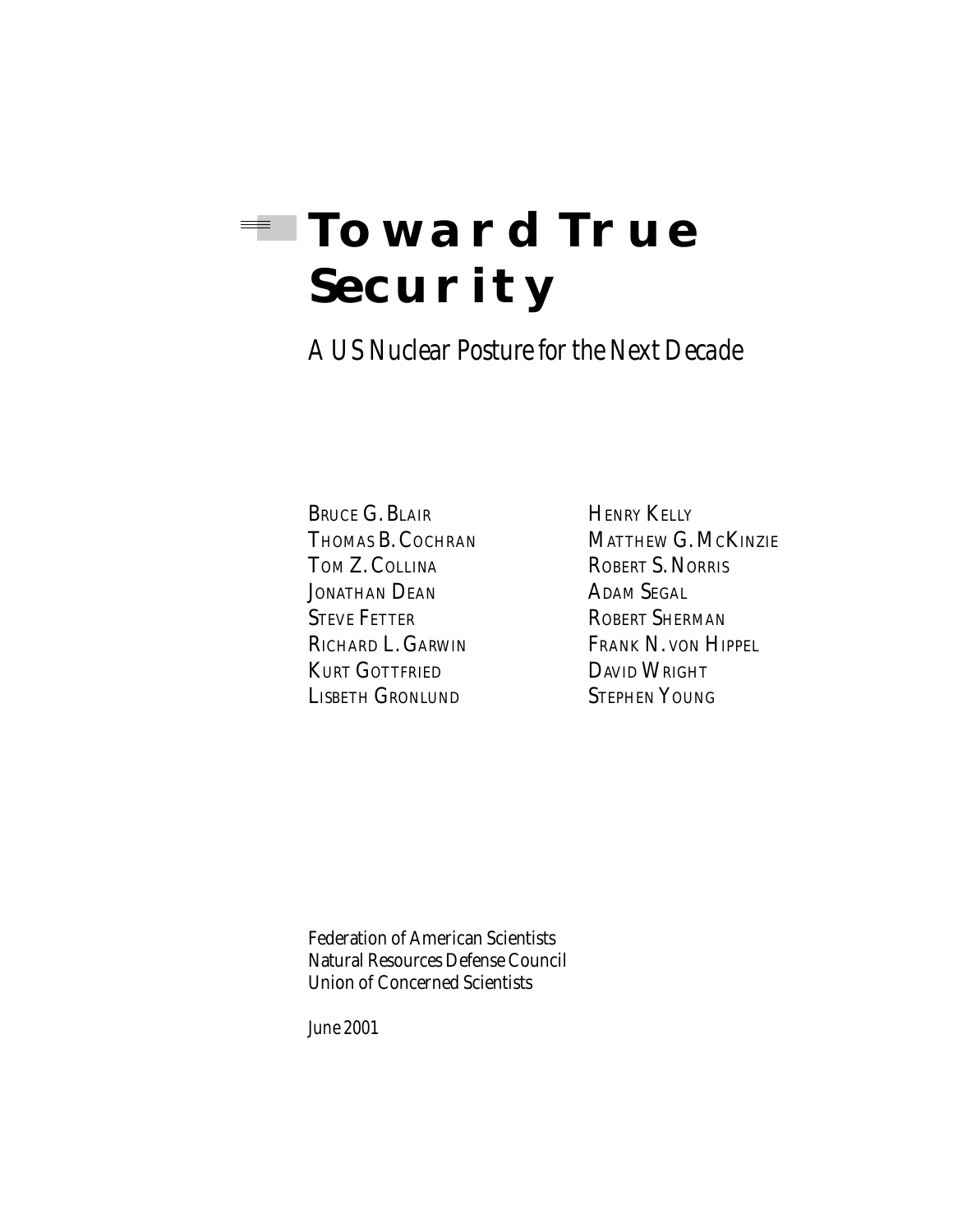© 2001 Union of Concerned Scientists All rights reserved

Founded in 1945, the **Federation of American Scientists** is dedicated to ending the worldwide arms race and reducing the dangers of nuclear weapons. Over the years it has played a key role in ensuring that the public debate over arms control, and other science and technology policy issues, is informed by clear, reliable, and unbiased information and analysis drawing on the skills of the US scientific community. It has also been active in advocating positions supported by its board of sponsors, which includes 58 American Nobel laureates.

The **National Resources Defense Council** uses law, science, and the support of more than 400,000 members nationwide to protect the planet's wildlife and wild places and to ensure a safe and healthy environment for all living things. For more than 25 years, NRDC has played a major role in the formation of US nuclear nonproliferation, arms control, energy, and environmental policies. In addition, NRDC has established vital precedents in the application of environmental laws to US nuclear and national security programs. The overarching goal of NRDC's Nuclear Program is the reduction, and ultimate elimination, of unacceptable risks to people and the environment from the exploitation of nuclear energy for both military and peaceful purposes.

The **Union of Concerned Scientists** is a nonprofit partnership of scientists and citizens combining rigorous scientific analysis, innovative policy development, and effective citizen advocacy to achieve practical environmental solutions. Established in 1969, UCS seeks to ensure that all people have clean air, energy and transportation, as well as food that is produced in a safe and sustainable manner. UCS strives for a future that is free from the threats of global warming and nuclear war, and a planet that supports a rich abundance of life. Sound science guides our efforts to secure changes in government policy, corporate practices and consumer choices that will protect and improve the health of the environment globally, nationally, and in communities throughout the United States. In short, UCS seeks a great change in humanity's stewardship of the earth.

The full text of this report is available on the UCS website (*www.ucsusa.org/publications*) or may be obtained from

 UCS Publications Two Brattle Square Cambridge, MA 02238-9105

Or email *pubs@ucsusa.org* or call 617-547-5552.

Printed on recycled paper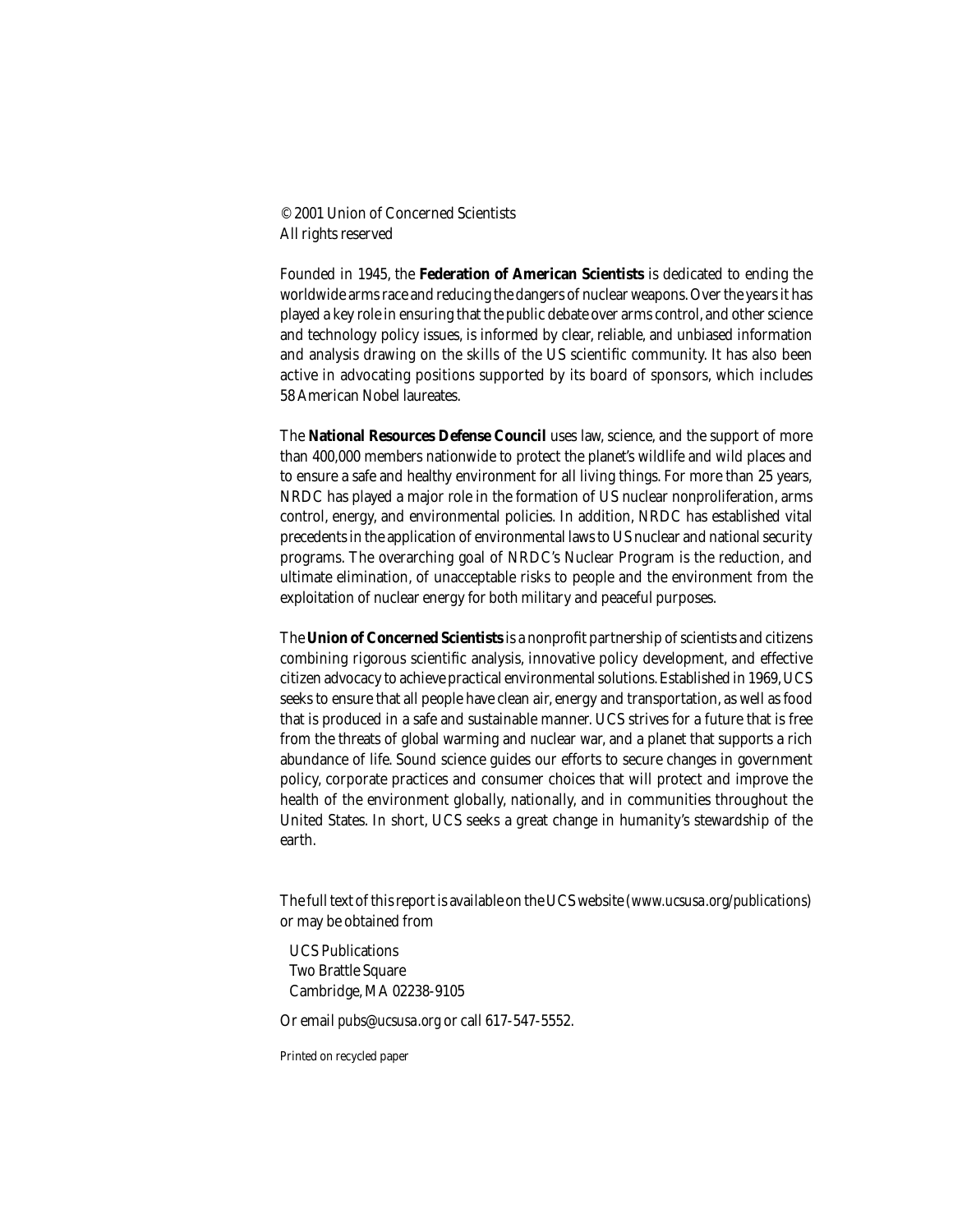## **Contents**

| <b>Acknowledgements</b> |                                                     | V                |
|-------------------------|-----------------------------------------------------|------------------|
| 1.                      | The Proposal in Brief                               | 1                |
|                         | The Need for Wider Debate                           | $\boldsymbol{2}$ |
|                         | A Nuclear Posture for the Next Decade               | 3                |
|                         | The Future                                          | 4                |
| 2.                      | The Problem                                         | 5                |
|                         | Dangers from Russia                                 | 5                |
|                         | <b>Future Russian Dangers</b>                       | $\tau$           |
|                         | Threats from China                                  | 8                |
|                         | <b>Future Chinese Threats</b>                       | 9                |
|                         | <b>Threats from Other Countries</b>                 | 10               |
| 3.                      | The Solution                                        | 13               |
|                         | Goals of US Nuclear Posture for the Next 5-10 Years | 13               |
|                         | <b>Specific Recommendations</b>                     | 14               |
|                         | <b>Looking Ahead</b>                                | 27               |
| <b>Contributors</b>     |                                                     | 29               |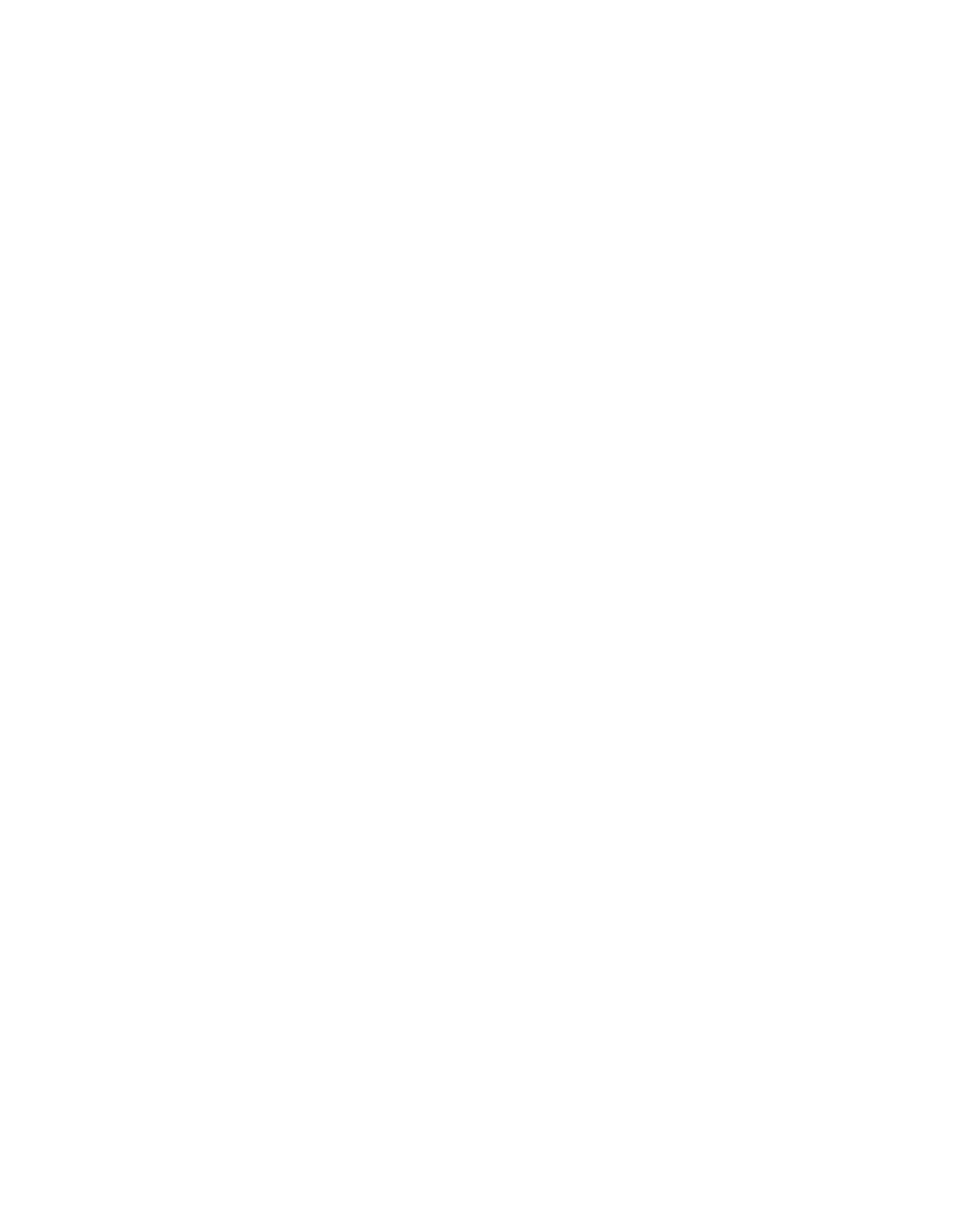## **Acknowledgements**

The authors would like to thank Anita Spiess for her thorough and thoughtful editing and patience in dealing with last-minute changes; Brent Robie for his care in designing the cover; and Eryn MacDonald for her invaluable research assistance.

The authors would also like to thank Harold Feiveson and George Lewis for useful discussions on this topic and Zia Mian and Sharon Weiner for helpful comments on the report.

This report and its dissemination were funded in part by grants to the Union of Concerned Scientists from W. Alton Jones Foundation, The John D. and Catherine T. MacArthur Foundation, Steven and Michele Kirsch Foundation, The John Merck Fund, Ploughshares Fund, Town Creek Foundation, Compton Foundation, The Scherman Foundation, Inc., Prospect Hill Foundation, and New-Land Foundation.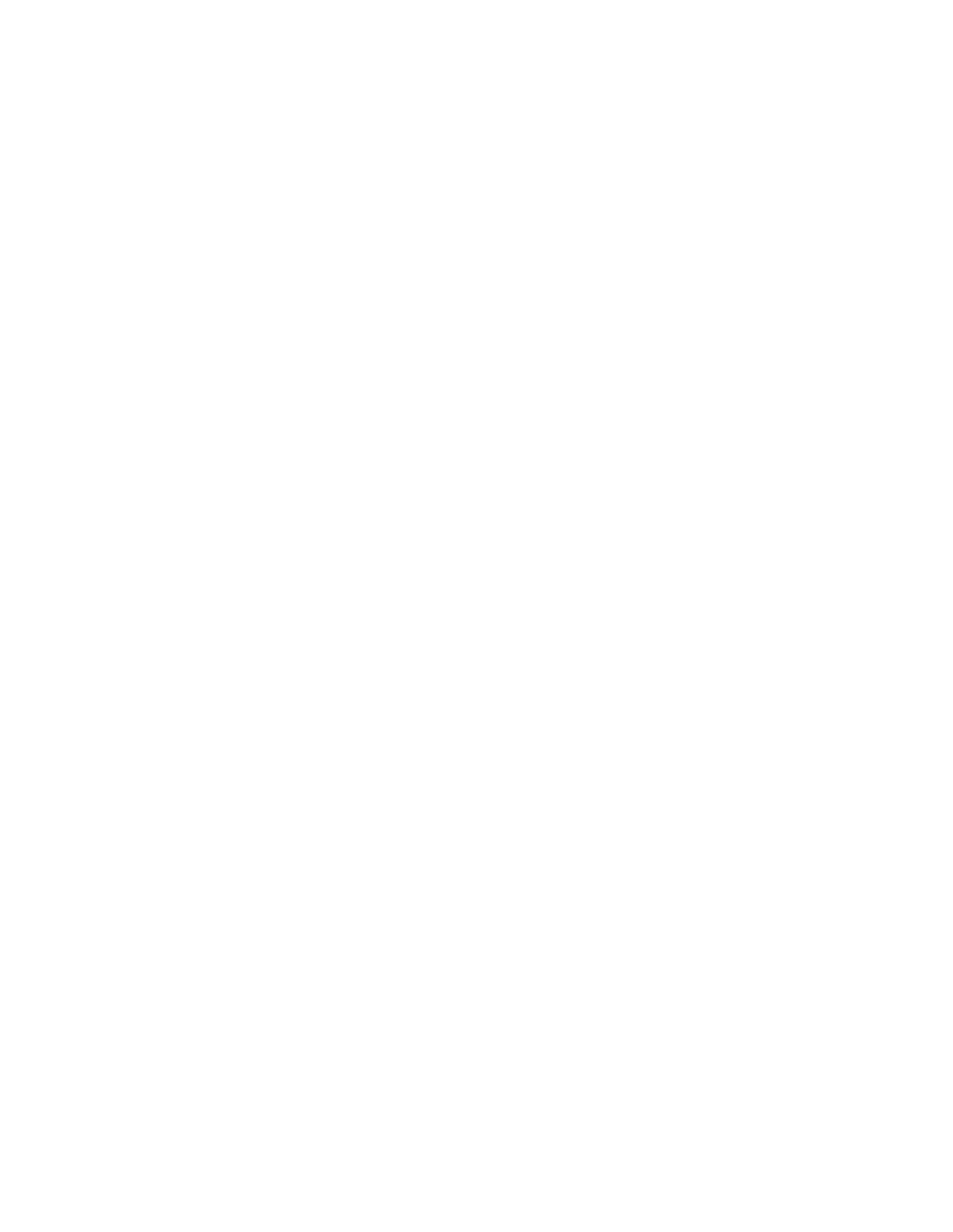#### $\equiv$  CHAPTER 1 **The Proposal in Brief**

This report proposes a nuclear weapons policy for the United States for the next decade that reflects today's political and strategic realities. By contrast, the official policies and doctrines of both the United States and Russia are mired in Cold War patterns of thought. Eleven years after the fall of the Berlin Wall, both countries still maintain massive nuclear arsenals ready for nearly instant use. Although nuclear war plans differ in size and detail from those drawn up 20 or more years ago, their basic structure remains unchanged.

The US nuclear arsenal and doctrine were designed to deter a deliberate large-scale Soviet nuclear attack on the United States and a massive Soviet conventional attack on US European allies, as well as to preserve the option of a disarming first strike against Soviet nuclear forces. This force structure and doctrine are obsolete and jeopardize American national security.

The greatest nuclear danger to the United States today and in the near future is a Russian attack resulting from an error in Russia's warning system or a failure in its command-and-control system. The current US policy of maintaining large numbers of highly accurate nuclear weapons that can be launched promptly to attack Russia's nuclear forces stands in the way of reducing this risk. So too would the US deployment of any

> missile defense system that Russia believes capable of intercepting a significant number of its survivable strategic missiles, thereby undermining its nuclear deterrent. $<sup>1</sup>$ </sup>

*resulting from error.*

In the longer term, the greatest dangers to US and international security stem from the risk of nuclear proliferation. Although countries will make their own decisions about acquiring nuclear weapons, US nuclear weapons policy can have a substantial impact on future nuclear proliferation. By design, current US policy is

ambiguous about whether US nuclear weapons have purposes beyond deterring other countries' use of nuclear weapons. In addition, US policy includes no significant measures to comply with US commitments under the Non-Proliferation Treaty to pursue negotiations to prohibit nuclear weapons in conjunction with the other nuclear weapon states. This creates the strong impression that the United States plans to maintain nuclear weapons for the indefinite future. For these reasons, continuation of the current US nuclear policy would ultimately weaken the nonproliferation regime and increase the incentives for other countries to acquire nuclear weapons.

*The greatest nuclear danger to the United States today is a Russian attack* 

 $1$  Whether Russia believed that a specific US missile defense could undermine its deterrent would depend on its assessment of how many of its strategic missiles would survive a US first strike and how many of those missiles the US defense might be able to intercept. It would also depend on Russia's assessment of the degree of confidence the United States had in its first strike and defensive capabilities.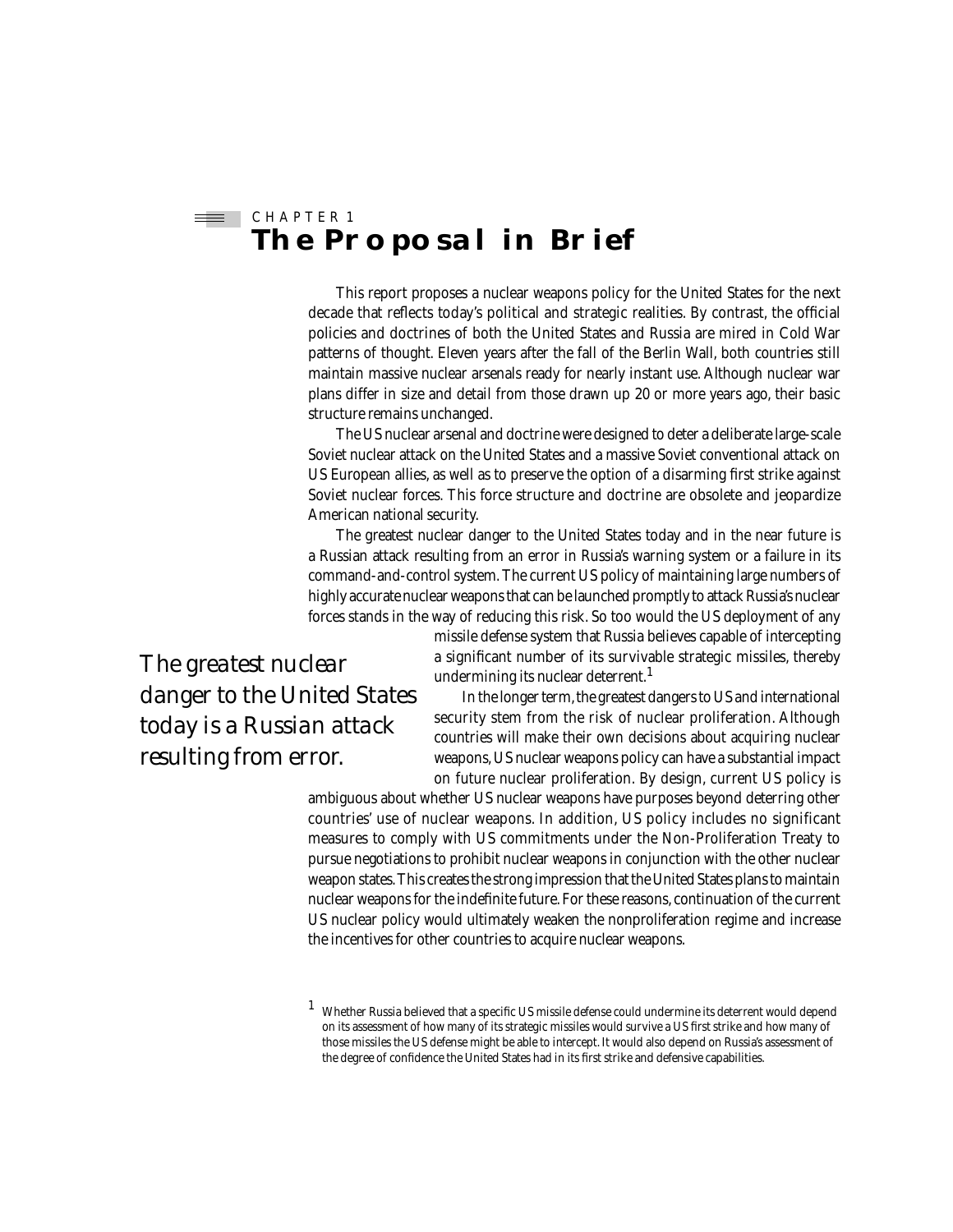Worldwide verifiable and permanent prohibition of nuclear weapons would greatly benefit the military security of all countries, not least the United States. Accordingly, the United States can make a valuable contribution to its national security and that of other countries by working to establish the conditions needed to permit such enduring prohibition. However, even under the best of circumstances, prohibition of nuclear weapons would take far longer than ten years, the period under consideration in this report.

In the meanwhile, the United States should adopt a new nuclear policy that directly enhances US national security and that promotes nonproliferation—regardless of

whether or when nuclear prohibition is achieved. A central element of this policy would be a US declaration that the sole purpose of US nuclear weapons is to deter and, if necessary, respond to the use of nuclear weapons by another country.

No plausible threat can be foreseen that justifies the United States maintaining more than a few hundred survivable nuclear weapons over the next decade or beyond. Nor does any plausible threat require the United States to maintain the ability to launch large numbers of its nuclear weapons promptly, in a matter of minutes, or even in a matter of hours. We recommend that the

United States unilaterally reduce its nuclear arsenal to a total of 1,000 nuclear warheads and take measures to increase the amount of time required to launch these weapons. By easing Russia's concerns about the potential vulnerability of its nuclear deterrent, these steps would give Russia an incentive to adopt a safer nuclear posture for its own nuclear arsenal. They would also provide an incentive to other nuclear weapon states to engage in multilateral negotiations for deeper, verified nuclear reductions.

#### **The Need for Wider Debate**

US policymakers of both major parties recognize that the US nuclear posture must change to reflect today's world and future challenges to US security. Last year, the US Congress passed legislation mandating that the Secretary of Defense conduct a nuclear posture review to clarify US nuclear policy for the next five to ten years. This review is to be completed by December 1, 2001. Congress specified that the review be broad-ranging and that it consider

- the role of nuclear forces in US military strategy
- the requirements for the United States to maintain a safe nuclear deterrence posture
- the relationship among US nuclear deterrence policy, targeting strategy, and arms control objectives

Even without this requirement, it is clear the Bush administration would have initiated such a review. During his campaign, President George W. Bush stated his interest in making significant nuclear reductions and in reducing the alert status of strategic missiles, indicating a possibility that these reductions might be unilateral. He reiterated this interest in his May 1 speech at the National Defense University. The administration has indicated that it will complete its review of US nuclear policy and make its plans public well before December 2001.

*No plausible threat justifies the United States maintaining more than a few hundred survivable nuclear weapons.*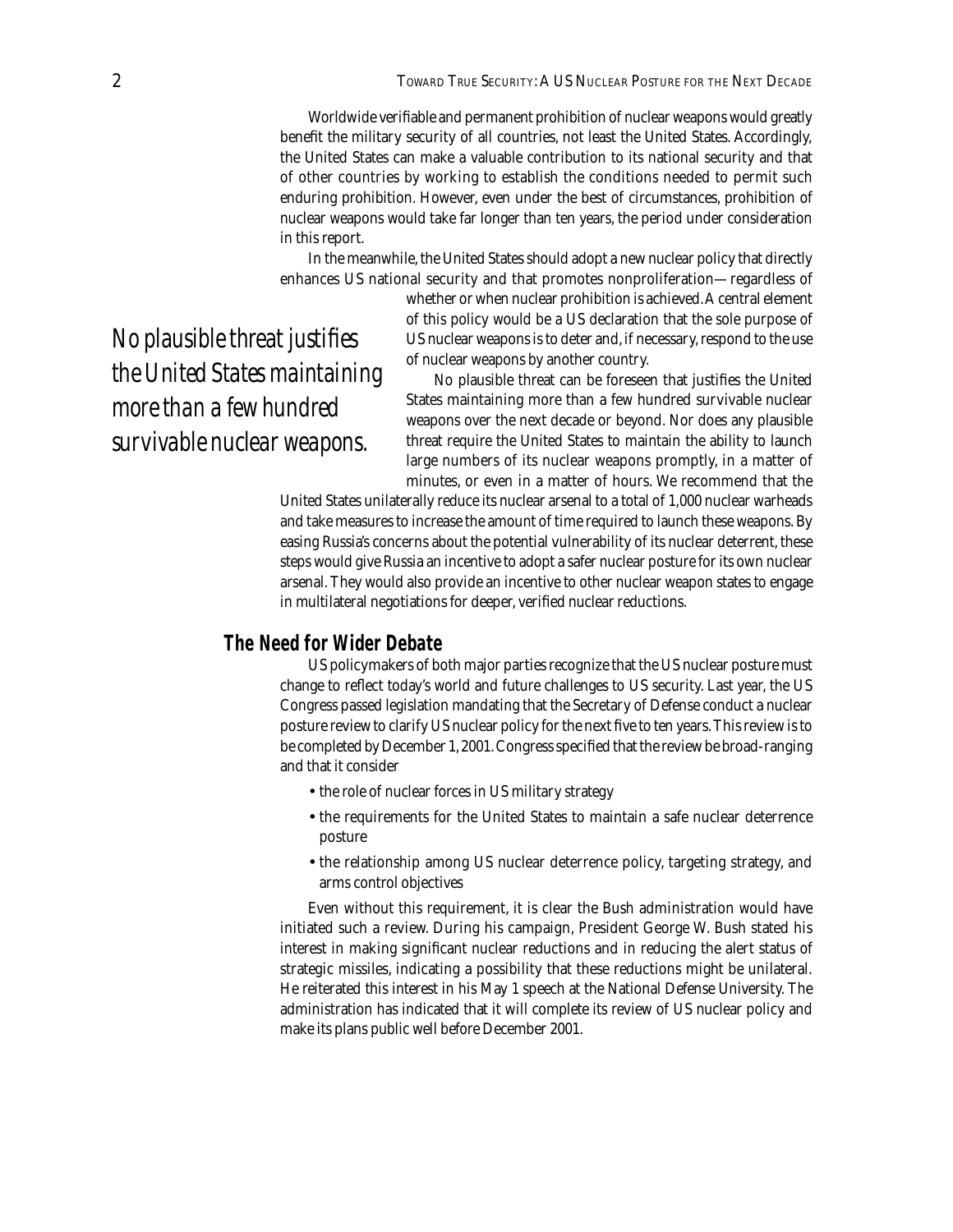Thus, there is both a great need and an opportunity to craft a new US nuclear policy to enhance US security and move the world in a safer direction. Because nuclear weapons are so central to the future security of the United States and the wider international community, it is important that US nuclear policy be discussed more widely and that decisions about a new US nuclear posture be informed by such broader discussions. The three nongovernmental organizations that authored this report have for decades been devoted to promoting a sound US nuclear weapons policy and to enhancing the public debate over national security issues. In this report, we lay out a new nuclear posture for the United States that is achievable in the next decade, to encourage an informed debate of US nuclear policy among both US policymakers and the public.

#### **A Nuclear Posture for the Next Decade**

Our analysis shows that US security would be substantially improved by adopting a nuclear posture for the next five to ten years in which the United States would:

- Declare that the sole purpose of US nuclear weapons is to deter and, if necessary, respond to the use of nuclear weapons by another country.
- Reject rapid-launch options, and change its deployment practices to provide for the launch of US nuclear forces in hours or days rather than minutes.
- Replace its reliance on pre-set targeting plans with the capability to promptly develop a response tailored to the situation if nuclear weapons are used against the United States, its armed forces, or its allies.
- Unilaterally reduce its nuclear arsenal to a total of 1,000 warheads, including deployed, spare, and reserve warheads. The United States would declare all warheads above this level to be in excess of its military needs, move them into storage, and begin dismantling them in a manner transparent to the international community. To encourage Russia to reciprocate, the United States could make the endpoint of its dismantlement process dependent on Russia's response. The deployed US warheads should consist largely of a survivable force of submarine-based warheads.
- Promptly and unilaterally retire all US tactical nuclear weapons, dismantling them in a transparent manner. In addition, the United States would take steps to induce Russia to do the same.
- Announce its commitment to further reductions in the number of nuclear weapons, on a negotiated and verified multilateral basis.
- Commit to not resume nuclear testing and to ratify the Comprehensive Test Ban Treaty.
- Reaffirm its commitment to pursue nuclear disarmament and present a specific plan for moving toward this goal, in recognition that the universal and verifiable prohibition of nuclear weapons would be in the US national security interest.
- Recognize that deployment of a US missile defense system that Russia or China believed could intercept a significant portion of its survivable long-range missile forces would trigger reactions by these countries that could result in a net decrease in US security. The United States should therefore commit to not deploy any missile defense system that would decrease its overall security in this way.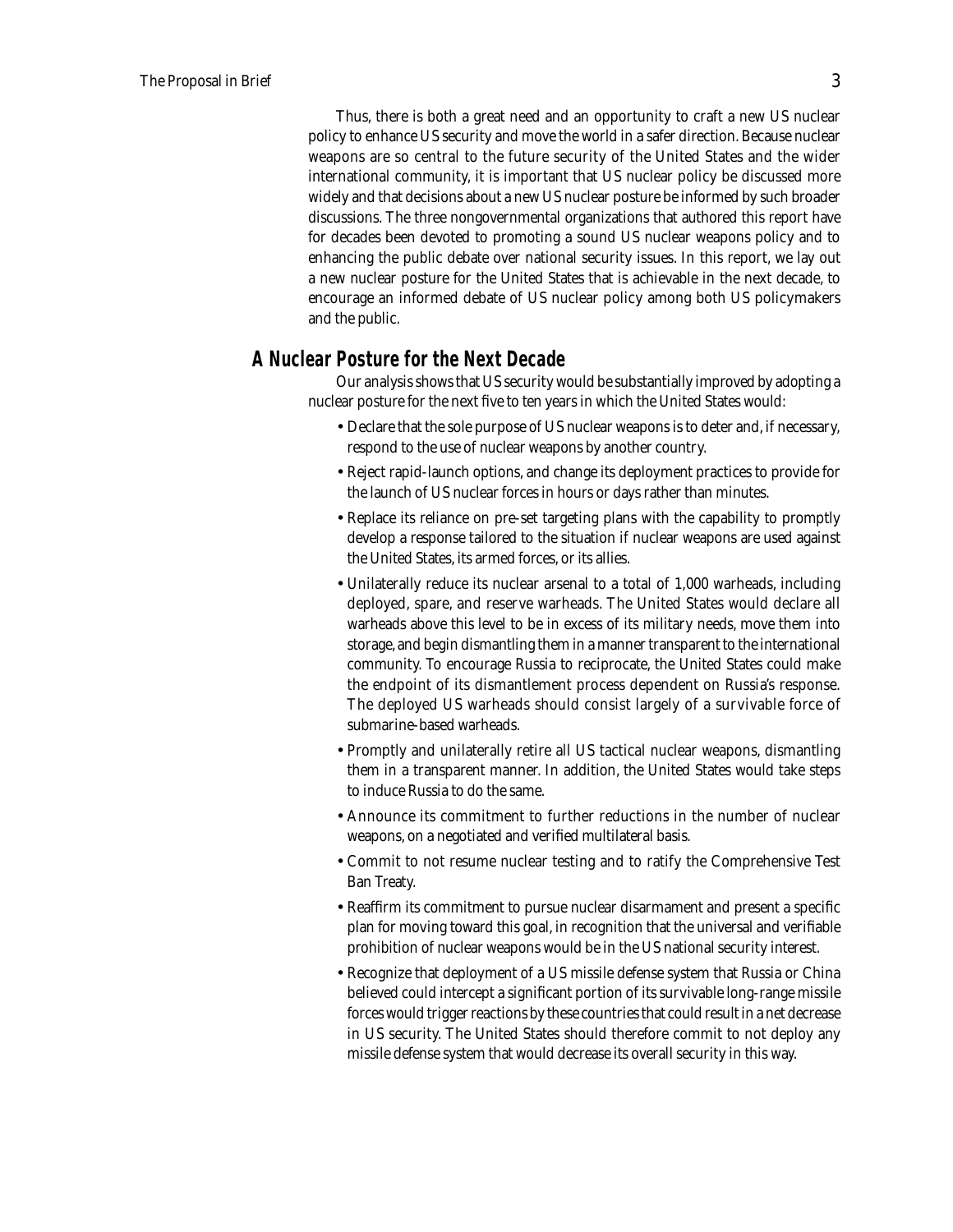#### **The Future**

If this nuclear posture is adopted and its goals accomplished, the United States will have greatly enhanced its national security and that of other countries. In addition, it will have set the stage for multilateral negotiations to reduce the nuclear arsenals of other countries. The next nuclear posture review, undertaken five to ten years from now, will then be able to craft a new US policy that will further reduce the whole range of nuclear dangers to the United States and other countries. The next nuclear posture review will have to tackle new challenges involved in negotiating and implementing verifiable, multilateral reductions to levels well below 1,000 nuclear warheads, as well as take further steps to lay the groundwork for the prohibition of nuclear weapons.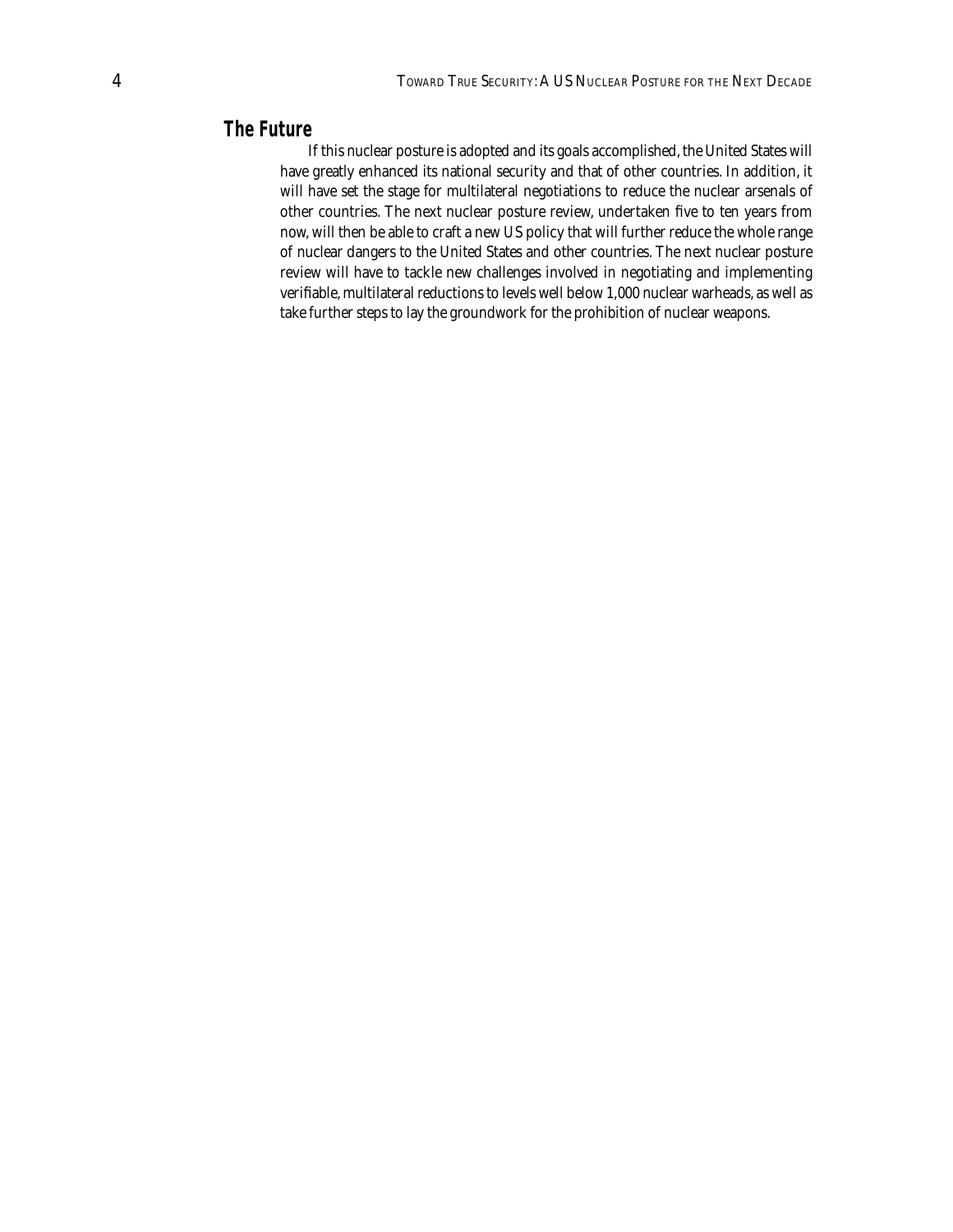#### $\equiv$  CHAPTER 2 **The Problem**

The global security environment has changed profoundly since the end of the Cold War. During the Cold War, US policymakers were deeply concerned about the danger of a massive, deliberate Russian conventional or nuclear attack on the United States or its allies. Today, this danger is acknowledged to be virtually nonexistent. Other nuclear dangers to the United States do, however, remain, and new threats could emerge.

To safeguard the security of its citizens, the US government must protect against and reduce current dangers while preventing or minimizing potential future dangers. Thus, any nuclear posture review must begin with a realistic assessment of the current and potential nuclear dangers to US security, keeping in mind that the nuclear policy the United States adopts now will affect the dangers it will face in the future. To an extent without precedent since the beginning of the Cold War, the United States can now shape the nuclear future.

#### **Dangers from Russia**

While Russia retains the ability to conduct a deliberate nuclear attack against the United States, it has no political incentive to do so, and it would, in any case, be deterred by the certain US capability to retaliate.

Yet Russia's nuclear weapons remain the greatest military danger to the United States—in consequence if not in probability. Rather than a deliberate attack, the danger today is that of a mistaken, unauthorized, or accidental attack. Some of Russia's nuclear-armed missiles could be launched at the United States deliberately, under an official order but in response to a mistaken warning of an incoming US attack. Such a mistaken retaliatory launch would likely involve a large number of nuclear warheads—perhaps thousands. Another possibility is that one or a few individuals could seize control of some weapons and launch them, acting without authorization. An unauthorized launch would also likely be large, with a plausible launch ranging from many tens to several hundreds of warheads. $^2$  Or an accident, due to equipment malfunction or operator error, could result in a launch of anything from a single missile to a large portion of Russia's missile force.

 $2$  One scenario for an unauthorized attack would be the launch of missiles from a single Russian submarine. The Delta IV submarines each carry 64 warheads, and the Delta III submarines carry 48. Another would be the launch of land-based missiles under control of a single commander. A Russian regiment of SS-18 land-based missiles is typically six missiles with ten warheads each, for a total of 60 warheads. However, all Russian land-based missiles in a division are interconnected and can be launched by any of the regimental launch control centers or by division command posts and their alternates in the field. A regiment commander who devises a way to launch the six missiles under his or her control could also fire all the missiles in the interconnected regiments. Russia maintains four fields of SS-18 missiles; each has from 30 to 52 missiles, with 300 to 520 warheads. Thus, an unauthorized attack could involve 48 to 520 warheads.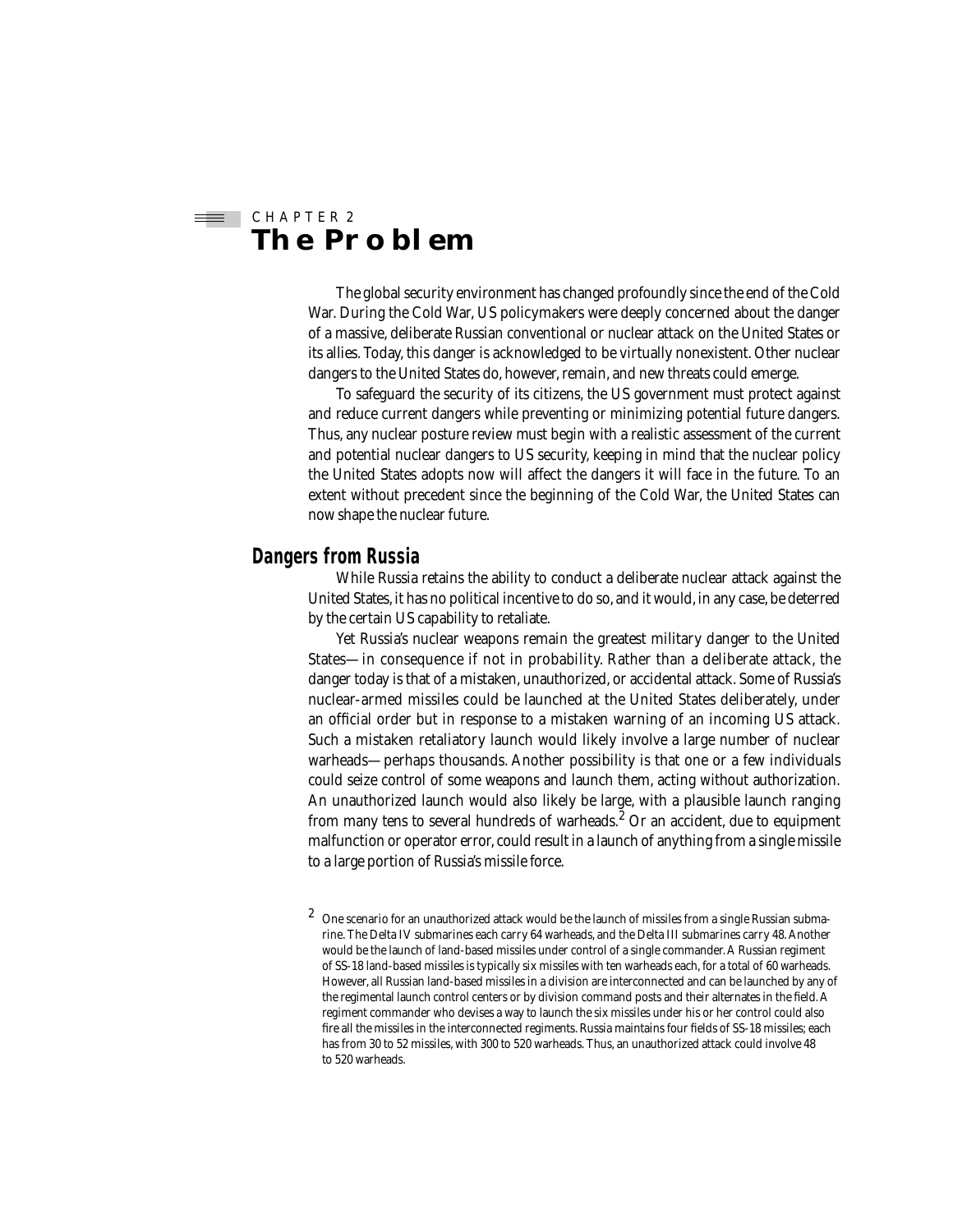Well over a thousand Russian nuclear weapons are deployed on missiles kept on high alert and could be launched within a few minutes of a decision to do so. Russia maintains this capability so it can launch its nuclear-armed missiles promptly upon receiving a warning that the United States has launched—or is about to launch—a first strike. Such an immediate launch is intended to prevent its nuclear weapons from being destroyed and to ensure the dissemination of launch orders before its command centers are destroyed.

*Launch on warning is a risky posture because it leaves so little time to rule out a mistaken warning.*

Launch on warning is a risky posture: the decision time is so short that it leaves little time in which to rule out a mistaken warning. In Russia, the dangers of mistaken launch are exacerbated by a deficient warning system: Russia's radars do not cover attack corridors from the North Atlantic and the Pacific where US nuclear-armed submarines are normally on patrol. In addition, its satellite-borne sensors for detection of missile launches provide incomplete coverage.<sup>3</sup> As a result, Russia has little ability to cross-check the validity of attack indications from one sensor against those of another. Moreover, most of Russia's nuclear

forces are deployed in such a way that they would be destroyed in a US first strike. Nearly all Russia's deployed strategic nuclear weapons are on vulnerable missiles: land-based missiles in silos, mobile missiles in garrisons, and missiles on submarines kept in port. Because of this, Russia has an incentive to react quickly to warning of attack and therefore could be fooled by false alarms. Declining morale and training in the Russian military further increase the risk of human and technical error in the performance of its early warning systems.

Similarly, the United States is prepared for a Russian "bolt-from-the-blue" attack: the United States maintains the capability to launch its weapons within minutes of receiving coordinated signals from its network of radars and early-warning satellites indicating that an attack against the United States is in progress.

The United States is, however, in a position to keep a more relaxed finger on its nuclear trigger, for two reasons. First, its warning and communication systems are more reliable and sufficiently complete to provide redundant worldwide coverage. Second, the United States maintains more than 1,000 missile-launched nuclear weapons on submarines safely hidden at sea. These would survive any Russian first strike.

Nevertheless, the US policy of maintaining its nuclear forces so they can be launched promptly reflects a predisposition to launch on warning. This posture is inherently dangerous—and not only because it could result in a mistaken US launch. This posture, in combination with the high accuracy and large number of deployed US nuclear weapons, gives Russia an incentive to keep its forces on hair-trigger alert to protect its vulnerable nuclear missiles. This, in turn, increases the very real risk of a mistaken, unauthorized, or accidental launch of Russian missiles.

This is not just a hypothetical problem: In 1995, Russia's early warning system indicated a possible US missile attack. This triggered Russia's emergency nuclear decision process—in response to the launch of a scientific research rocket fired from

<sup>3</sup> One of Russia's early warning radars was built on Latvian territory. It was dismantled following the breakup of the Soviet Union. Because of its economic difficulties, Russia has been unable to replace all of its early-warning satellites as they age and stop functioning. In 1995, its fleet included nine functioning satellites; now there are only four. These satellites can detect launches of US land-based missiles, but not those of US submarine-based missiles.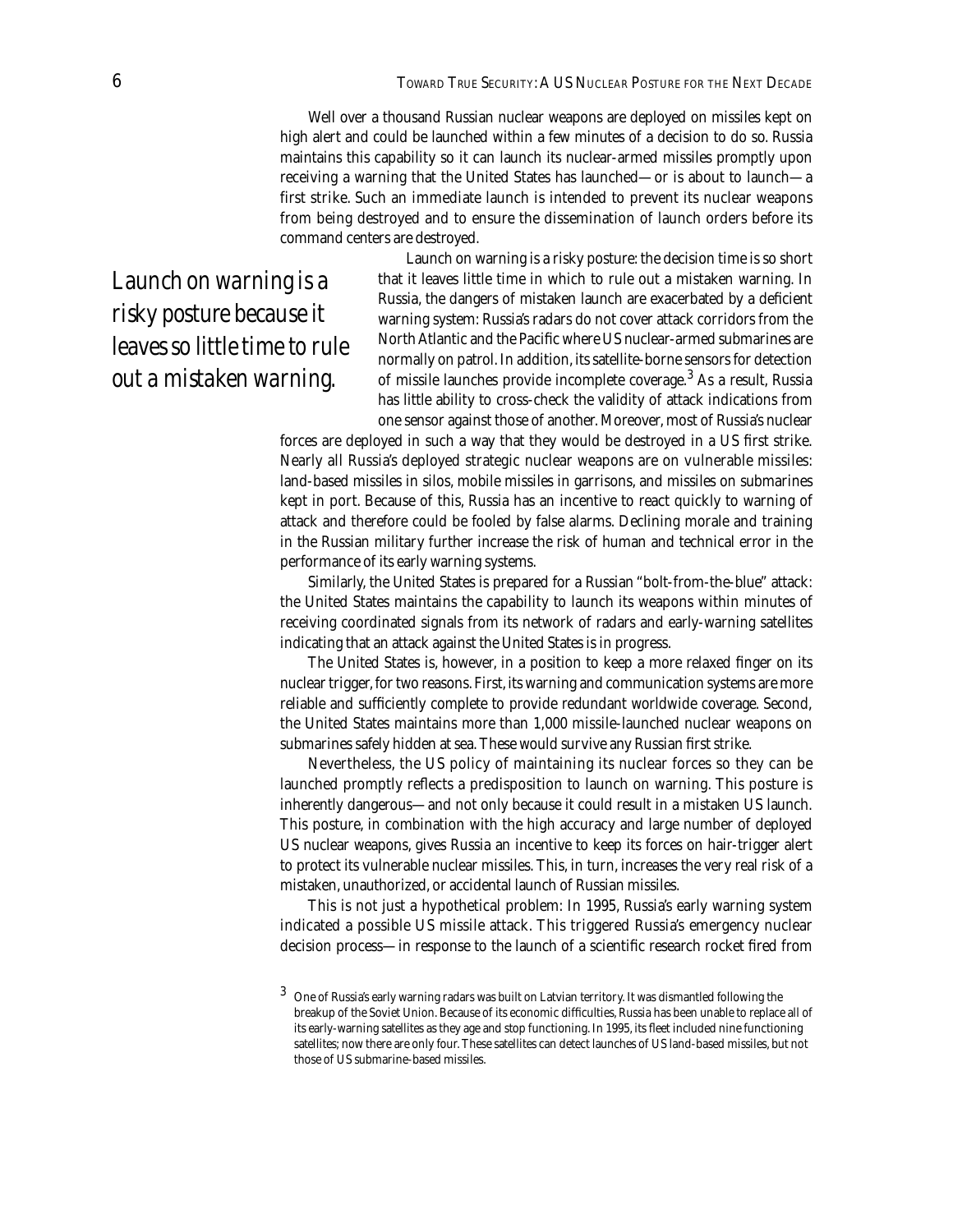Norway. Russia's radars apparently could not rule out the possibility that the rocket was a US nuclear-armed missile fired from a submarine in the Norwegian Sea. The alarm traveled all the way up the chain of command to President Boris Yeltsin, activating his nuclear suitcase, which would be used to authorize nuclear retaliation. About eight minutes into the rocket launch, the operators of Russia's warning radars reported that the rocket did not threaten Russia, and the alarm was cancelled.

The safe outcome of this false alarm is scant consolation. The mere fact that a peaceful scientific rocket could trigger an emergency launch procedure in Russia points to a real danger. Moreover, Russia's command and early warning systems have deteriorated since then: It now has only four early warning satellites; at that time it had nine. The next time a benign event is interpreted as a potential nuclear attack, it is not clear that Russia will have sufficient information to decide that it can afford to wait. A false alarm involving a single rocket or a small number of incoming warheads presumably would not precipitate a Russian decision to launch. However, a false alarm could also result in the impression of a massive US attack, in which case Russia may be less willing to wait before launching a counterattack.

Maintaining forces on high alert also increases the risk of unauthorized launches. An unauthorized attack is more likely if fewer steps are needed to implement it, as would be the case if weapons are primed for rapid launch. With nuclear missiles armed, fueled, and ready to fire upon receipt of a few short computer commands, the need for strict safeguards to prevent unauthorized launch is obvious. But no safeguards are foolproof, and maintaining nuclear forces in a way that required additional physical steps to launch a missile would offer greater protection.

#### **Future Russian Dangers**

Russia appears to want to decrease its deployed strategic forces to 1,000 to 1,500 warheads over the next decade because of economic constraints. However, Russia could choose to maintain far more nuclear warheads for the next 15 years if it does not adhere to the START II prohibition against land-based missiles with multiple warheads. For just this reason, Russia has threatened to ignore the START II agreement in response to the deployment of a US national missile defense system that Russia believes might be effective against its missiles.

The danger Russia's weapons pose to the United States and other countries will depend as much—if not more—on their operational status as on their numbers. For example, 1,000 Russian nuclear weapons on high alert may pose a much more serious risk to the United States than 3,000 that could not be launched quickly.

Tactical nuclear weapons could again become a threat. As a result of NATO expansion and the deterioration of its conventional forces, Russia has expressed renewed interest in tactical nuclear weapons and could redeploy some of the thousands currently in storage. Because tactical nuclear weapons are generally under less secure control than strategic weapons, this could increase the risk of unauthorized or accidental use as well as the risk of theft.

Political changes in Russia could also lead to increased nuclear dangers. Russia's transition to democracy may not be completed or may even be reversed in the next decade. In such a case, increased tensions between the United States and Russia could result in Russia maintaining greater numbers of nuclear weapons at higher alert levels. But the revolutionary changes in Europe's political landscape mean that Russia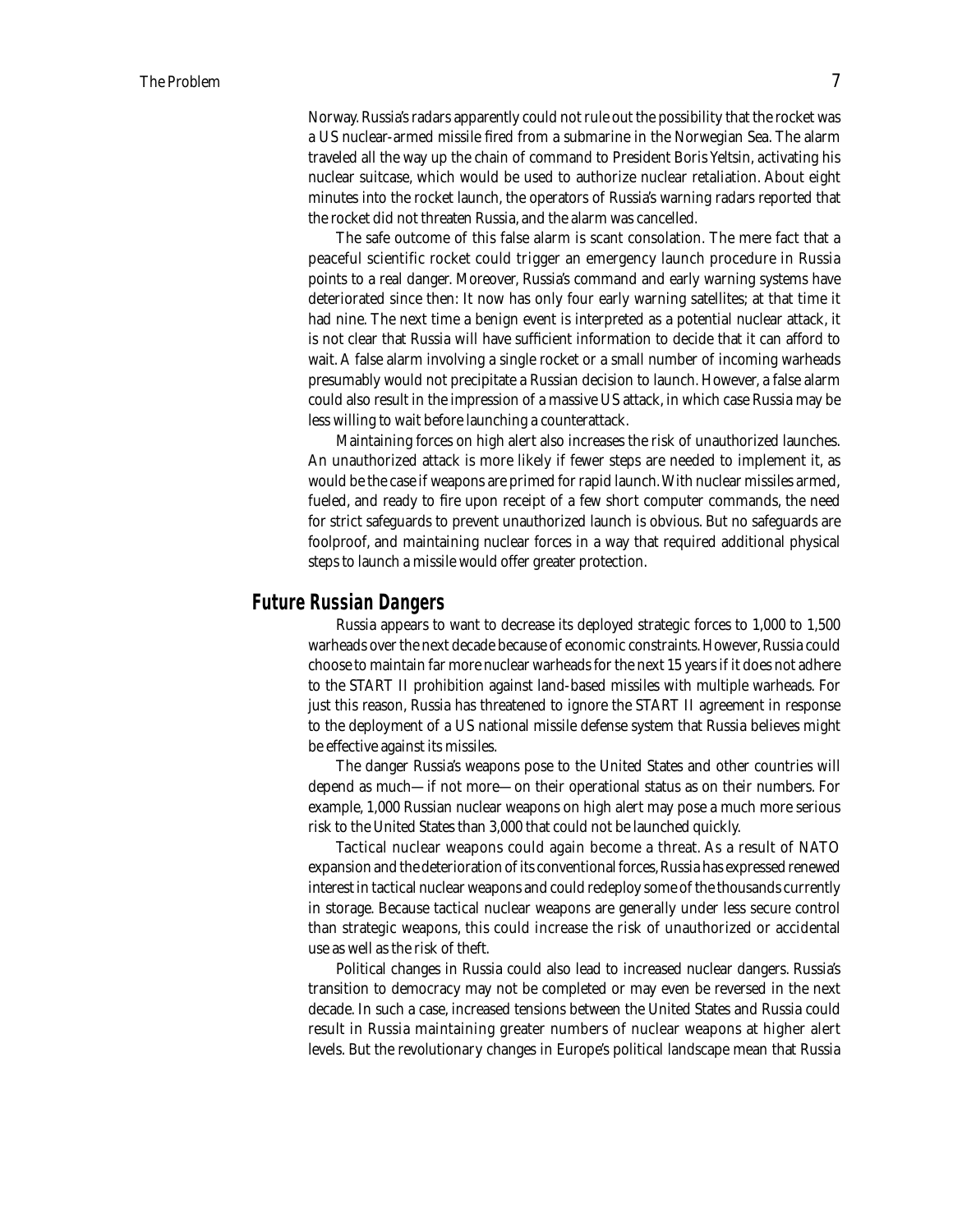could not readily reconstruct the conventional threat to central or western Europe the Soviet Union once posed.

#### **Russian Reaction to US Policy**

The nuclear policy the United States adopts for the next five to ten years will affect the choices Russia will make about its nuclear weapons—regardless of how the overall US-Russian relationship evolves over this time period. While the role of nuclear deterrence may change in the overall US-Russian relationship over the next decade, it is almost certain to continue in some form during this time period. This has several implications, both military and political, for how the nuclear threat from Russia will evolve.

*The nuclear policy the United States adopts will affect the choices Russia will make about its nuclear weapons.*

Russia is unlikely to try to maintain strict numerical parity at a high level with the United States, as the Soviet Union did during the Cold War. Nevertheless, domestic political constraints will almost certainly keep it from reducing its deployed forces to below 1,000–1,500 warheads unless the United States does so as well. Moreover, Russia is unlikely to reduce its deployed forces to below this level if the United States plans to deploy missile defenses Russia believes could be capable of intercepting a significant number of its strategic missiles that might survive a US first strike.

More importantly for US security, Russian operational policy will be heavily influenced by US nuclear doctrine. In particular, whether Russia maintains a launchon-warning posture will depend on whether the United States maintains the capability to promptly destroy hardened Russian missile silos and deploys missile defenses that are worrisome to Russia.

This linkage between US missile defenses and Russian launch-on-warning policy was clearly acknowledged in US State Department talking points used in the January 2000 US-Russian negotiations over modifying the ABM Treaty to permit deployment of the Clinton administration's planned national missile defense system. The talking points argued that the US national missile defense system would not threaten Russia's deterrent as long as Russia continued to deploy 1,000 or more nuclear warheads and maintained the ability to launch its forces promptly on warning of an incoming US attack.<sup>4</sup>

#### **Threats from China**

China currently deploys roughly 20 single-warhead liquid-fueled missiles with a range capable of reaching the United States. Because the warheads and fuel are apparently stored separately from the missiles, the probability of a mistaken, unauthorized, or accidental launch from China is low. Mistaken launch in response to false warning of a US or Russian strategic attack is also unlikely because China does not have a system of early warning sensors to permit it to launch upon detection of an incoming attack.

China could launch a deliberate attack against the United States. However, because China clearly does not have a capability to execute a disarming first strike, the United

<sup>4 &</sup>quot;The ABM Treaty 'Talking Points': Russia's Concerns," on the website of the *Bulletin of the Atomic Scientists* at *www.thebulletin.org/issues/2000/mj00/treaty\_doc.html#ANCHOR3.* See also Stephen I. Schwartz, "U.S. Tells Russia: Let's Keep Nukes Forever—An Introduction to ABM Treaty 'Talking Points'," on the Bulletin's website at *www.thebulletin.org/issues/2000/mj00/mj00schwartz.html.*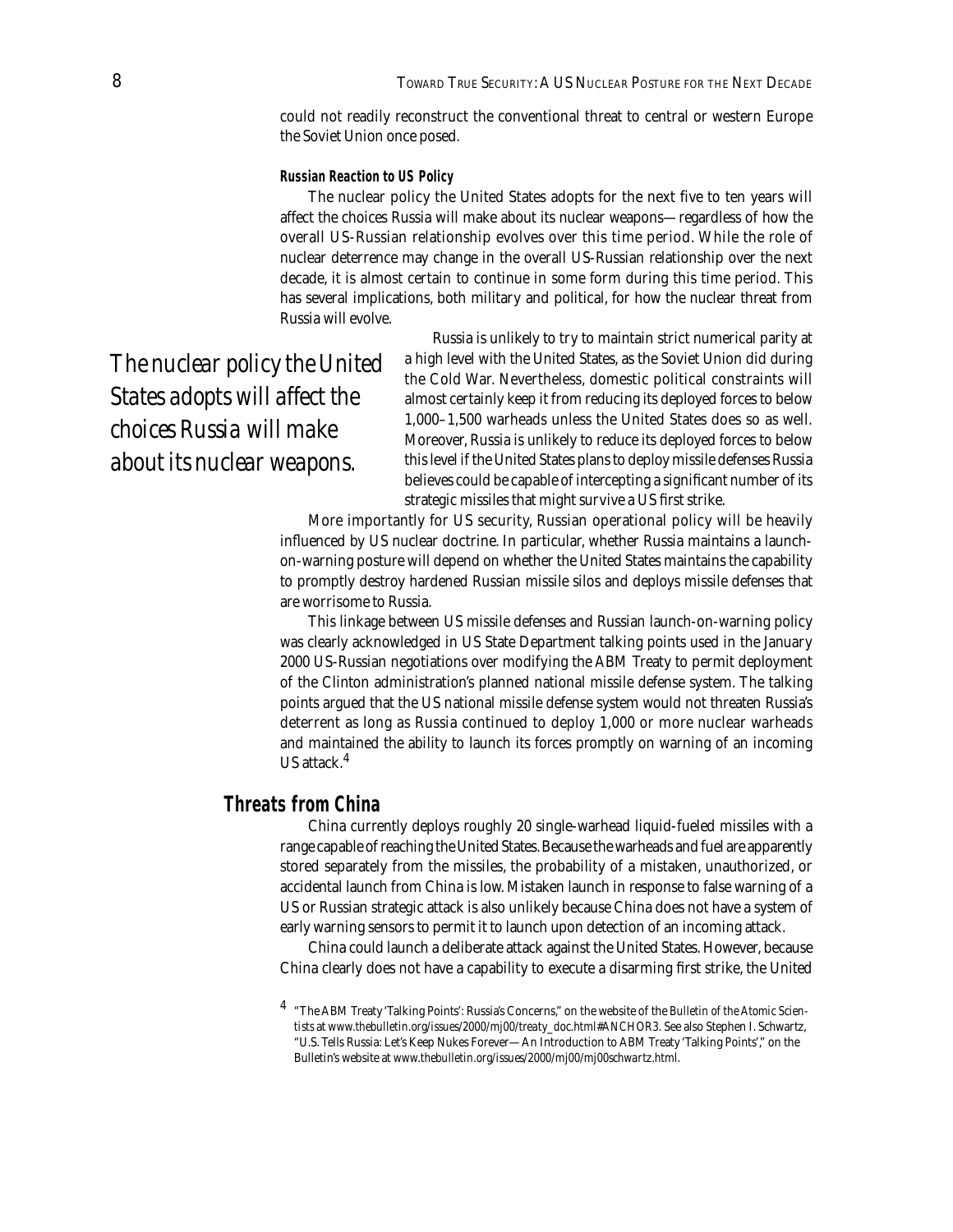States would still be capable of massive retaliation after an attack. This knowledge would certainly deter Chinese leaders from initiating such an attack.

#### **Future Chinese Threats**

Over the 20 years since China first deployed nuclear-armed missiles with a range that could reach the United States, it has been slowly modernizing its nuclear forces. China is apparently developing two solid-fueled road-mobile missiles: the DF-31, with a range of about 8,000 kilometers, and the DF-41, with a longer range capable of reaching the 48 contiguous United States. The DF-31 was first flight tested in 1999 and could be deployed within a decade. It is likely to be targeted against Russia and Asia, but could reach Alaska. The DF-41 is in early development and could be deployed within two decades.

Because China's motive for deploying these mobile missiles is apparently to create a more survivable deterrent, these missiles are likely to be deployed with their warheads. This could increase the risk of an accidental or unauthorized attack, as could the more difficult command-and-control problems associated with mobile missiles. The risk of an unauthorized attack could also be increased if serious political turmoil in China were to lead to a loss or weakening of nuclear command and control.

It is not known whether China is also seeking to deploy an early warning system that would give it the capability to launch on warning of an incoming attack. However, China's incentive to acquire such a capability would be reduced if it deploys survivable mobile forces.

A military conflict over Taiwan is perhaps the most likely scenario in which a nuclear confrontation between the United States and China might occur. In order to prevent the United States from intervening on Taiwan's behalf, China could—directly or indirectly—threaten to use nuclear weapons. In the words of some American commentators, China might force the United States to risk "trading Los Angeles for Taipei."<sup>5</sup> But Chinese leaders would expect that a nuclear attack on the United States would produce certain retaliation, which would effectively end the Chinese government's existence. For the Chinese leaders, the question would be whether they would be willing to trade Beijing for Los Angeles. Such a "trade" would be a significant deterrent to a Chinese nuclear attack. China could also threaten to use nuclear weapons against US military forces in the region, but Chinese leaders would have to assume that such use would prompt the United States to attack all remaining Chinese nuclear weapons, which would again serve as a significant deterrent.

Even in the absence of any direct military conflict, the US-Chinese relationship could become overtly hostile, and China might even form a military alliance with Russia.

 $5$  During the 1996 Taiwan crisis, it was widely reported in the US press that a Chinese official had warned that China might threaten Los Angeles with nuclear attack to prevent the United States from intervening in a conflict over Taiwan. In fact, according to the source of these reports, Ambassador Charles W. Freeman, Jr., they are based on a misquote of a Chinese military officer, Lt. General Xiong Guang Kai. In a discussion with Ambassador Freeman, Lt. Gen. Xiong noted that—unlike the 1950s when the United States threatened nuclear strikes on China during the Korean War—China now had the ability to retaliate, so the United States would no longer feel free to threaten to use its nuclear weapons against China in the case of a conflict over Taiwan. "Did China Threaten to Bomb Los Angeles?" Carnegie Endowment for International Peace, Non-Proliferation Project Issue Brief, Vol. IV, No. 4, March 22, 2001, available at *www.ceip.org/fi les/publications/ProliferationBrief404.*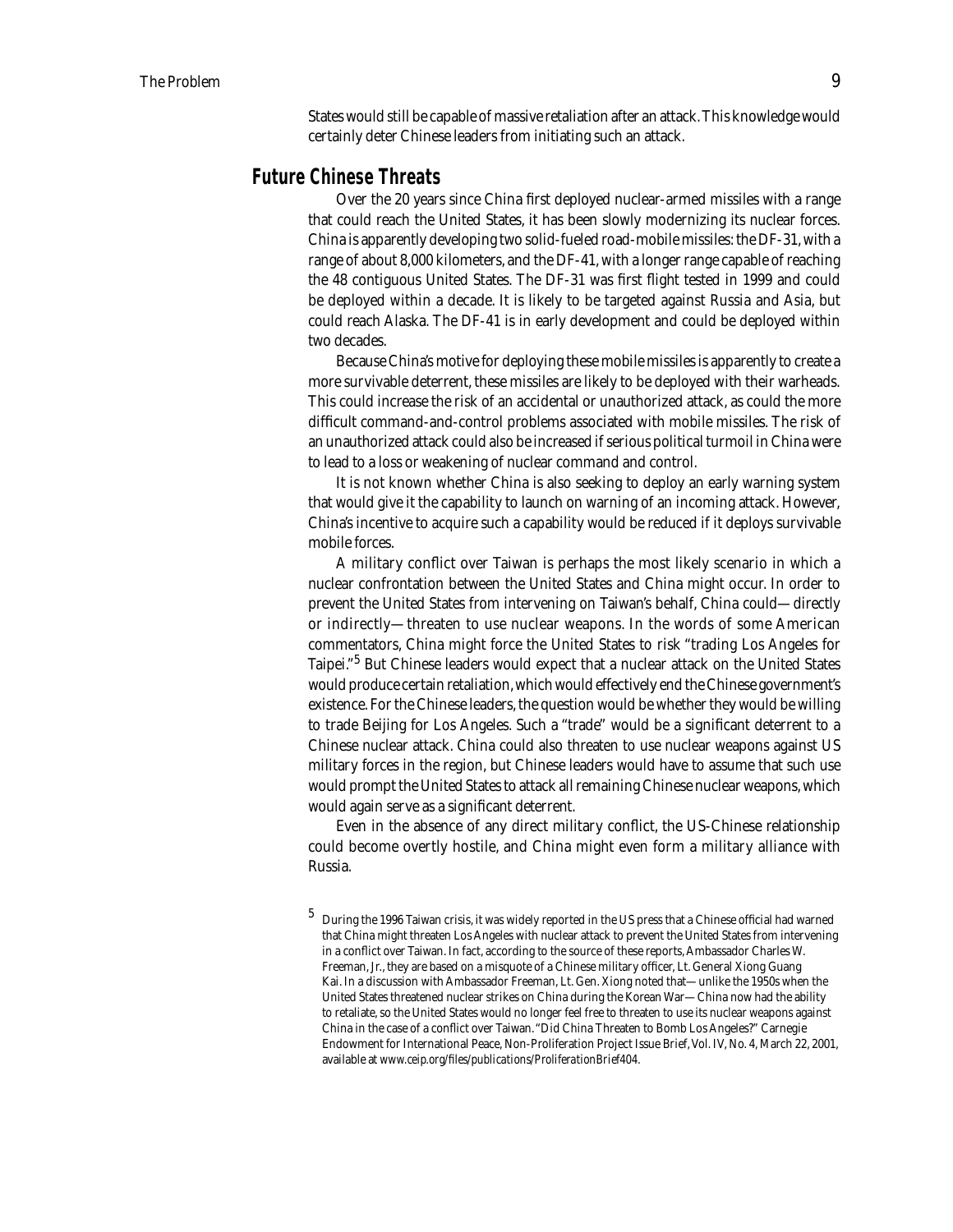#### **Chinese Response to US Policy**

For two decades, China has deployed only a small number of long-range missiles. While US nuclear policy is unlikely to affect the nature of China's modernization program, which is motivated by a desire for a more survivable basing mode, it will likely affect the number of nuclear weapons China decides to deploy. In particular, the US deployment of missile defenses that China believes could intercept a significant portion of its long-range missiles will almost certainly spur China to compensate by building more missiles, both to overwhelm the defense and to make this capability evident to the United States. The August 2000 US National Intelligence Estimate reportedly predicted that China would build up to 200 long-range missiles in response to the deployment of the limited national missile defense that was being developed by the Clinton administration. $6$  A larger US national missile defense system might generate a larger Chinese offensive buildup.

#### **Threats from Other Countries**

No other countries currently pose nuclear threats to the United States. However, a small number of countries that the US government views as hostile may be seeking to acquire nuclear weapons and the means to deliver them to the United States. These emerging missile states—North Korea, Iran, and Iraq—could acquire a small number of such weapons in the next decade.

Whether they do so will be determined by several factors, including their political motivations and their relationship with the United States, as well as their access to the necessary technology. The latter will depend in part on Russian and Chinese cooperation

on restricting technology transfers, which in turn will be affected by the US-Russian and US-Chinese relationships.

*Future threats will depend on US-funded cooperative programs to help Russia control its weapons, weapon materials, and expertise.*

Even more critical than Russia's policy regarding approved technology transfers is its ability to prevent the unauthorized transfer of weapons, materials, and expertise to other countries. Russia currently struggles to control up to 20,000 nuclear weapons, either deployed or in storage, as well as vast supplies of nuclear, biological, and chemical weapons materials and thousands of missiles. In addition, tens of thousands of Russian scientists and technicians are underpaid and may be tempted to sell their

knowledge, material, or technology to other countries. As the recent bipartisan study cochaired by Howard Baker and Lloyd Cutler warned, "The most urgent unmet national security threat to the United States today is the danger that weapons of mass destruction or weapons-usable material in Russia could be stolen and sold to terrorists or hostile nation states and used against American troops abroad or citizens at home." $^7$ 

The August 2000 National Intelligence Estimate, "Foreign Responses to US National Missile Defense Deployment," is classified. However, several newspaper articles reported on its contents, including Steven Lee Myers, "US Missile Plan Could Reportedly Provoke China," *New York Times,* Aug. 10, 2000, and Roberto Suro, "Study Sees Possible China Nuclear Buildup," *Washington Post,* August 10, 2000.

<sup>7 &</sup>quot;A Report Card on the Department of Energy's Nonproliferation Programs with Russia," Howard Baker and Lloyd Cutler, Cochairs, Russia Task Force, The Secretary of Energy Advisory Board, US Department of Energy, January 10, 2000. The report is available on the web at *www.ceip.org/fi les/projects/ npp/pdf/DOERussiaTaskForceReport011001.pdf;* the appendices are at *www.ceip.org/fi les/projects/npp/ pdf/doetaskforceappendices.pdf.*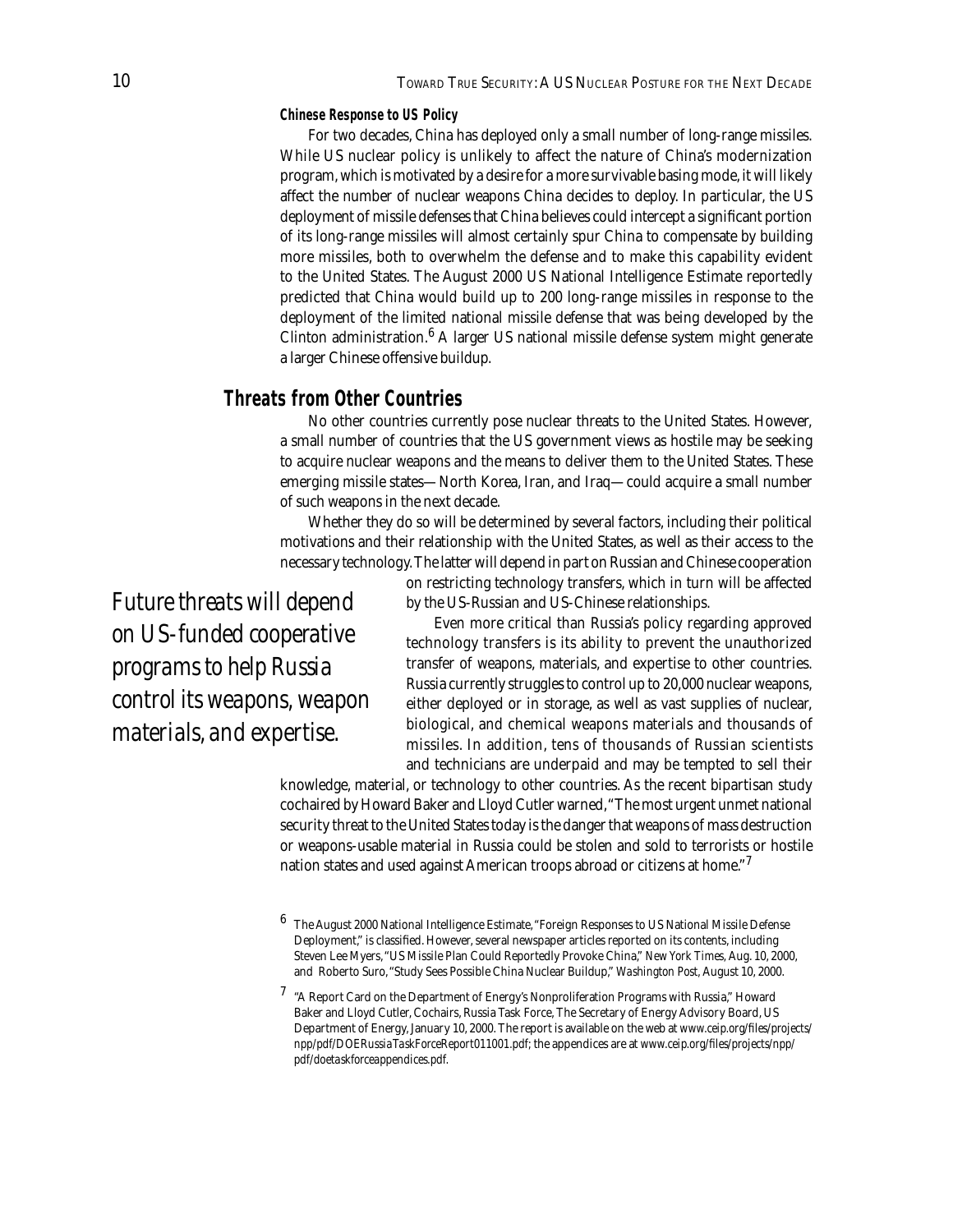Thus, the evolution of potential future threats from other countries will also depend on the effectiveness of US-funded cooperative programs to help Russia better control its weapons, its weapon materials, and its expertise.

In the longer term, the greatest danger to US, and indeed global, security may stem from the failure of the United States and the other nuclear weapon states to fulfill their Non-Proliferation Treaty commitments. Article VI requires these countries to take serious steps toward nuclear disarmament. If those steps are not taken, the nonproliferation regime could ultimately unravel, resulting in the development and deployment of nuclear weapons by states that have the technical capability and financial resources to do so.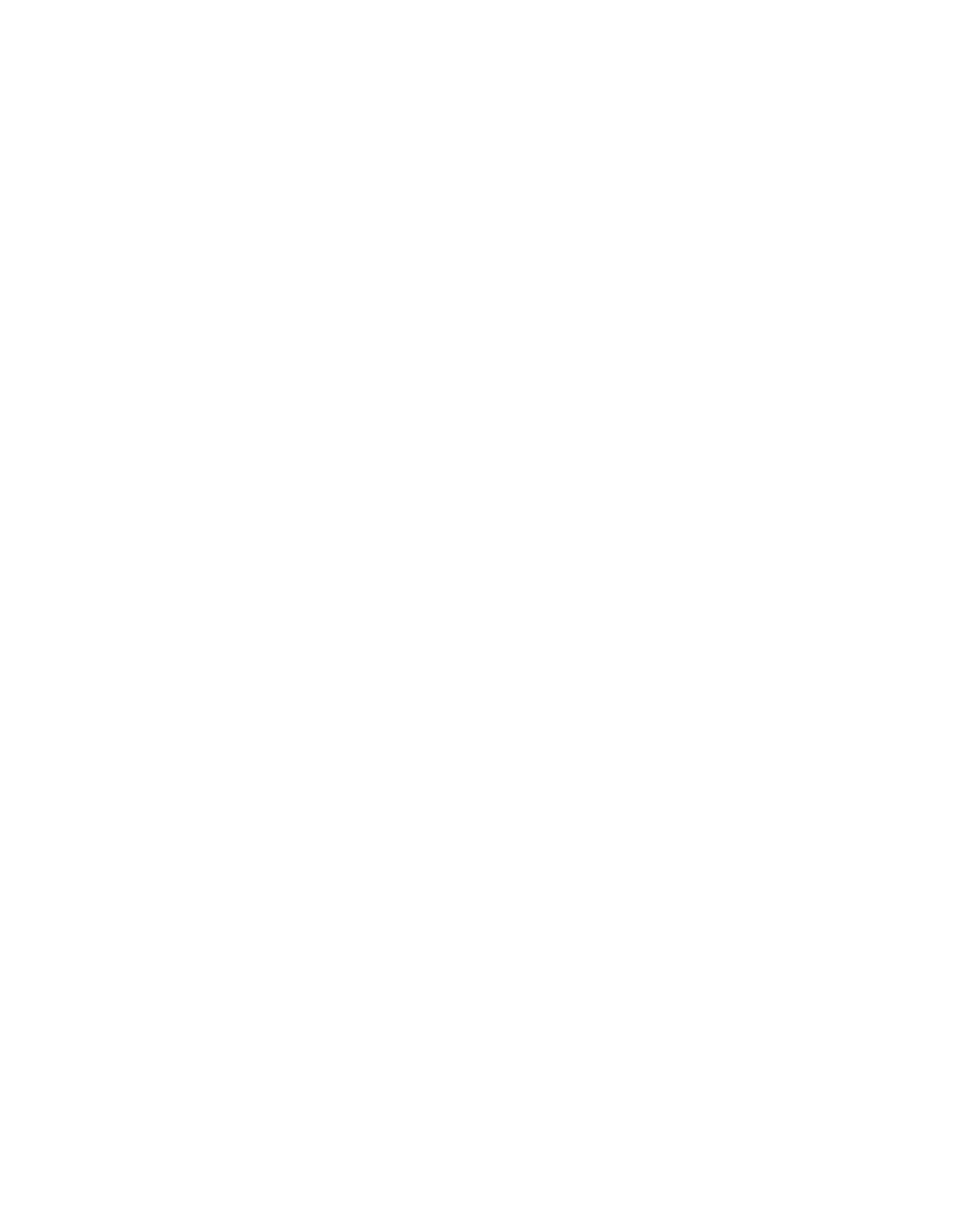#### $\equiv$  CHAPTER 3 **The Solution**

Below we describe a US nuclear posture that would address the security problems outlined in the previous chapter. First, we briefly note that the policy we recommend will not diminish the US ability to deter or respond to any future Russian or Chinese nuclear threat. Even if Russian democracy collapses, or Russia and China develop a military alliance, there is no scenario under which the United States will need more than a few hundred nuclear weapons to deter or respond to new threats from those countries. Moreover, the United States would not benefit from having the capability to launch its nuclear weapons promptly. On the contrary, if any of these negative political developments come to pass, US security will benefit from having reduced the level of nuclear confrontation as much as possible in the intervening years.

The nuclear policy we recommend will also not alter US ability to prevent new states from acquiring nuclear weapons, or to deter their use. If such states are not deterred from attacking the United States by the prospect of retaliation by a few hundred US nuclear weapons that could be launched the following day, then they would also not be deterred by thousands that could be launched in a matter of minutes.

#### **Goals of US Nuclear Posture for the Next 5**–**10 Years**

In the absence of profound political transformations, the United States will continue over the next five to ten years to maintain the threat of nuclear retaliation to deter nuclear attack by other countries against its territory, its armed forces, or its allies. At the same time, the United States can and should structure its nuclear policy to achieve two

main objectives: to decrease the dangers from Russian nuclear weapons and to reduce the incentives for nuclear proliferation.

*The United States should take unilateral steps to lead the way to a more secure strategic environment.*

The United States should structure its nuclear policy to reduce the risk of mistaken, unauthorized, and accidental Russian launch by providing Russia with strong incentives to relax its nuclear posture. In so doing, the United States should exploit its unique position as the strongest power in all dimensions and take unilateral steps to lead the way to a more secure strategic environment. Bilateral US-Russian

nuclear arms negotiations are bogged down and continuing only along this path will not produce results at a pace commensurate with the opportunity and need. Unilateral steps to reduce the numbers of nuclear weapons and their alert levels should be accompanied by transparency measures, both to encourage reciprocation on Russia's part and to lay the groundwork for further measures. These should eventually be followed by negotiated constraints to codify the progress that has been completed and to make it difficult to reverse.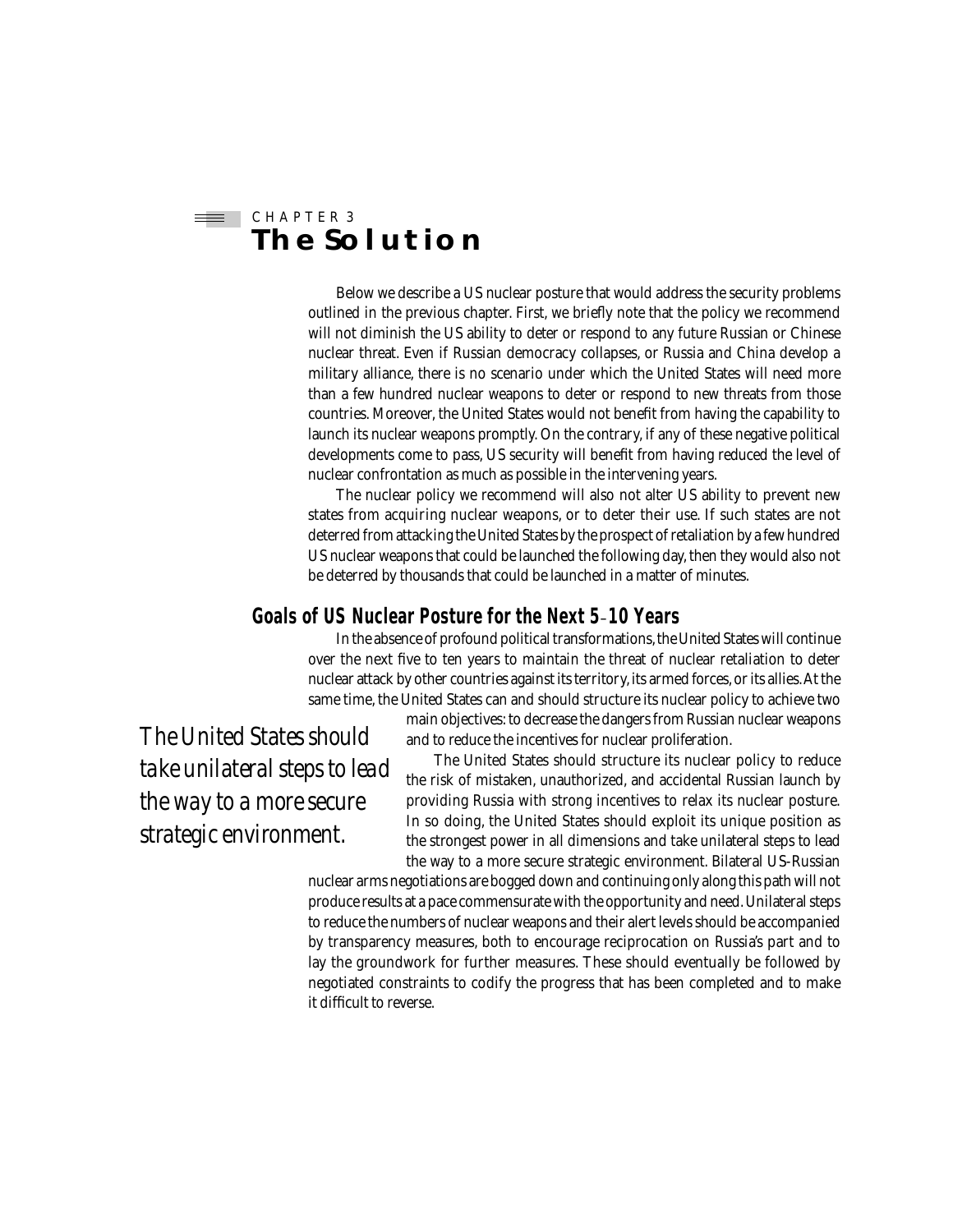In addition, US nuclear policy should reflect the fact that the security of the United States, along with that of all other countries, depends upon preserving and enhancing the international norms that have developed over the last 50 years against the use and the proliferation of nuclear weapons. US nuclear weapons policy should be designed to sustain the nonproliferation regime and to create pressures and provide incentives for non–nuclear weapon states to remain nonnuclear and for nuclear weapon states to cooperate on nuclear disarmament.

To achieve these two objectives, US nuclear policy should also be designed to facilitate a broader cooperative relationship with both Russia and China. A cooperative US-Russian relationship is needed to permit existing bilateral programs that assist Russia in controlling its nuclear weapons and materials to expand and become more effective. However, cooperative relations with China and Russia are vital to the success of US efforts to encourage these countries to restrict technology transfers to other countries. More generally, the three countries could reduce the risks of missile and nuclear proliferation if they worked together to do so. US nuclear policy should thus serve as an inducement for such cooperation.

#### **Specific Recommendations**

The United States can reduce the threats it faces now and in the future by both military and diplomatic means. The nuclear posture we describe below incorporates both

- military policy governing the deployment, targeting, and conditions for use of US nuclear weapons
- diplomatic policy governing existing and future international agreements constraining the testing, deployment, and dismantlement of nuclear weapons and the testing and deployment of missile defenses by the United States and other states.

US security would be substantially improved by adopting a nuclear posture for the next five to ten years that incorporates the nine elements described below.

#### **1. The United States should declare that the sole purpose of US nuclear weapons is to deter and, if necessary, respond to the use of nuclear weapons by another country.**

*Maintaining and strengthening the firebreak against the use of nuclear weapons by all countries is a paramount concern for US national security.* 

*Some have advocated other roles for nuclear weapons than deterring nuclear attack, such as* 

- *deterring or responding to conventional attacks*
- *deterring or responding to chemical or biological attacks*
- *destroying chemical or biological agents stored in deep underground bunkers*
- *deterring or responding to other, often unspecified threats to US vital interests*

But adopting roles beyond deterrence of nuclear attack is both unnecessary and counterproductive. Such roles would add little or nothing to the deterrence of nonnuclear attacks provided by the mere existence of US nuclear weapons or to the US ability to counter or respond to such attacks.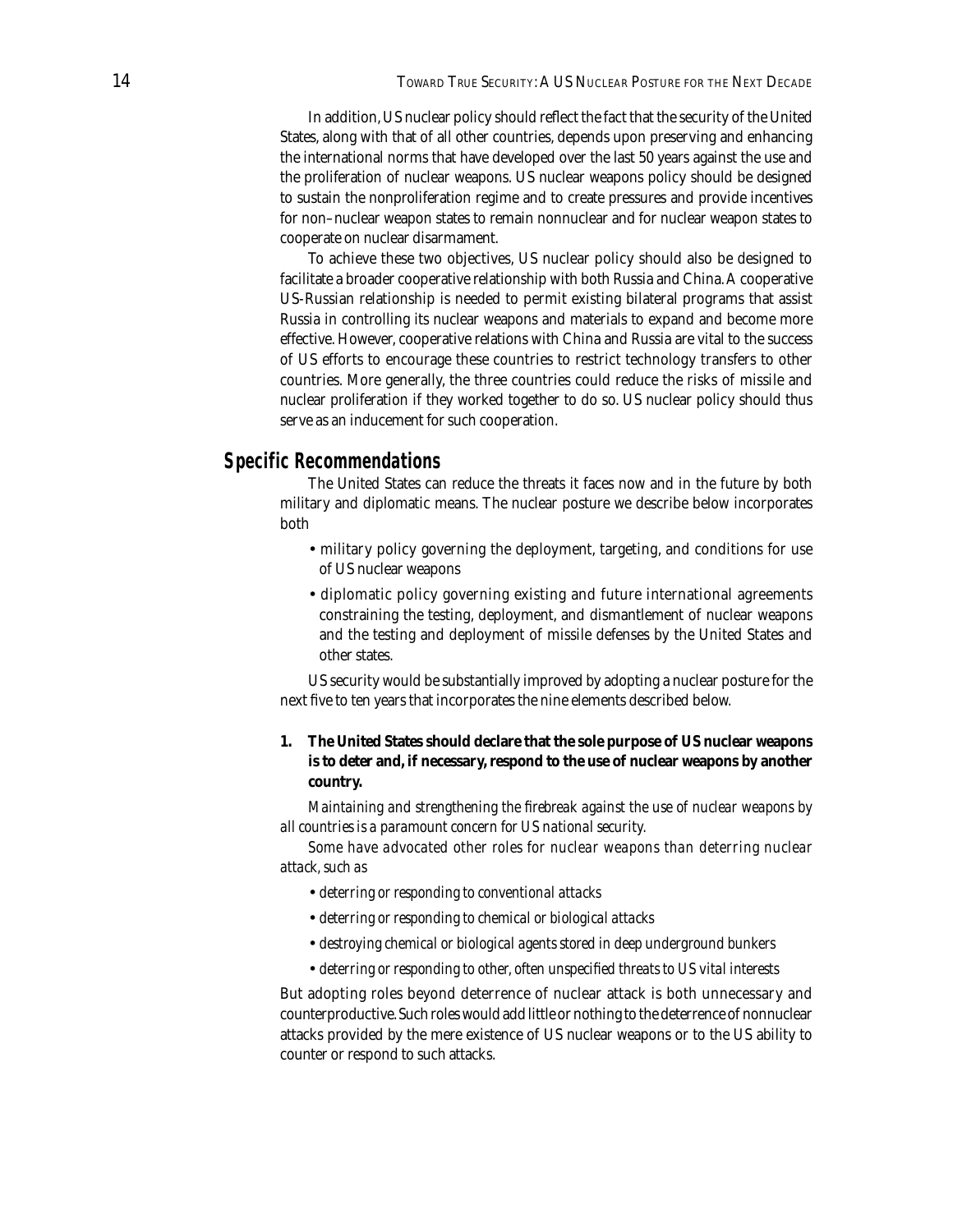*Such additional roles would also undermine the overriding goal of preventing the proliferation and use of nuclear weapons. If US policy treats nuclear weapons as*  multipurpose weapons, then other states will be more inclined to seek their benefits. If *the United States, with unquestioned conventional superiority, chooses to rely on nuclear weapons to protect and defend its vital interests, then weaker states—particularly those not covered by US security guarantees—would apparently have a far greater need for nuclear weapons.*

Some believe that the consequences of attack from chemical and especially biological weapons could be so great that it is unwise to forgo the "sharp deterrence" provided by explicit threats to use nuclear weapons in response. Rather than promise never to use nuclear weapons first, they advocate a pledge not to initiate the use of weapons of mass destruction. No one would question the goal of deterring chemical or biological weapon attacks, but explicit US nuclear threats would lack credibility except

*If US policy treats nuclear weapons as multipurpose weapons, then other states will be more inclined to seek their benefits.* 

in the most extreme and dire circumstances—circumstances in which no prior statement or policy could bolster or detract from the deterrent effect that results from the mere possession of nuclear weapons.

It is often claimed US nuclear threats deterred the use of chemical or biological weapons during the Persian Gulf War. But it is worth noting that President George H. Bush's threat of "the strongest possible response" if Iraq used its chemical or biological weapons applied equally to the destruction of Kuwait's oilfields, which Iraq did with impunity. $8$ US officials threatened privately to escalate the war in ways that did not

involve nuclear weapons if Iraq used chemical or biological weapons. Secretary of State James Baker warned the Iraqi foreign minister that use of such weapons would lead the United States to seek to topple the Hussein regime.<sup>9</sup> These threats were almost certainly an equally—if not more—potent deterrent than the implicit nuclear threat. There is also evidence that US air attacks impaired Iraq's ability to deploy and use its chemical and biological weapons. We do not know why Iraq did not use chemical or biological weapons, but the balance of evidence does not support the conclusion that veiled US threats to use nuclear weapons were the determining factor.

Nuclear threats are also unnecessary to deter nonnuclear attacks because of the great conventional military strength of the United States, which far exceeds that of all potential adversaries put together and will do so for the foreseeable future. Any nonnuclear threat to the security of the United States and its allies could be countered effectively by their combined conventional military strength.

- 8 A letter from President George H. Bush to President Saddam Hussein, delivered by Secretary of State James Baker to Iraqi Foreign Minister Tariq Aziz on the eve of the Persian Gulf War, stated in the final paragraph, "The United States will not tolerate the use of chemical or biological weapons, support of any terrorist actions, or the destruction of Kuwait's oilfields and installations. The American people would demand the strongest possible response. You and your country will pay a terrible price if you order unconscionable action of this sort." "Confrontation in the Gulf: Text of Letter from Bush to Hussein," *New York Times,* January 13, 1991.
- $9$  US Secretary of State James Baker verbally delivered the following threat to Tariq Aziz on the eve of the Persian Gulf War: "If the conflict starts, God forbid, and chemical or biological weapons are used against our forces, the American people would demand revenge, and we have the means to implement this. This is not a threat, but a pledge that if there is any use of such weapons, our objective would not be only the liberation of Kuwait, but also the toppling of the present regime. Any person who is responsible for the use of these weapons would be held accountable in the future." Lawrence Freedman and Efraim Karsh, *The Gulf Confl ict: 1990–1991* (London: Faber and Faber, 1993), p. 257.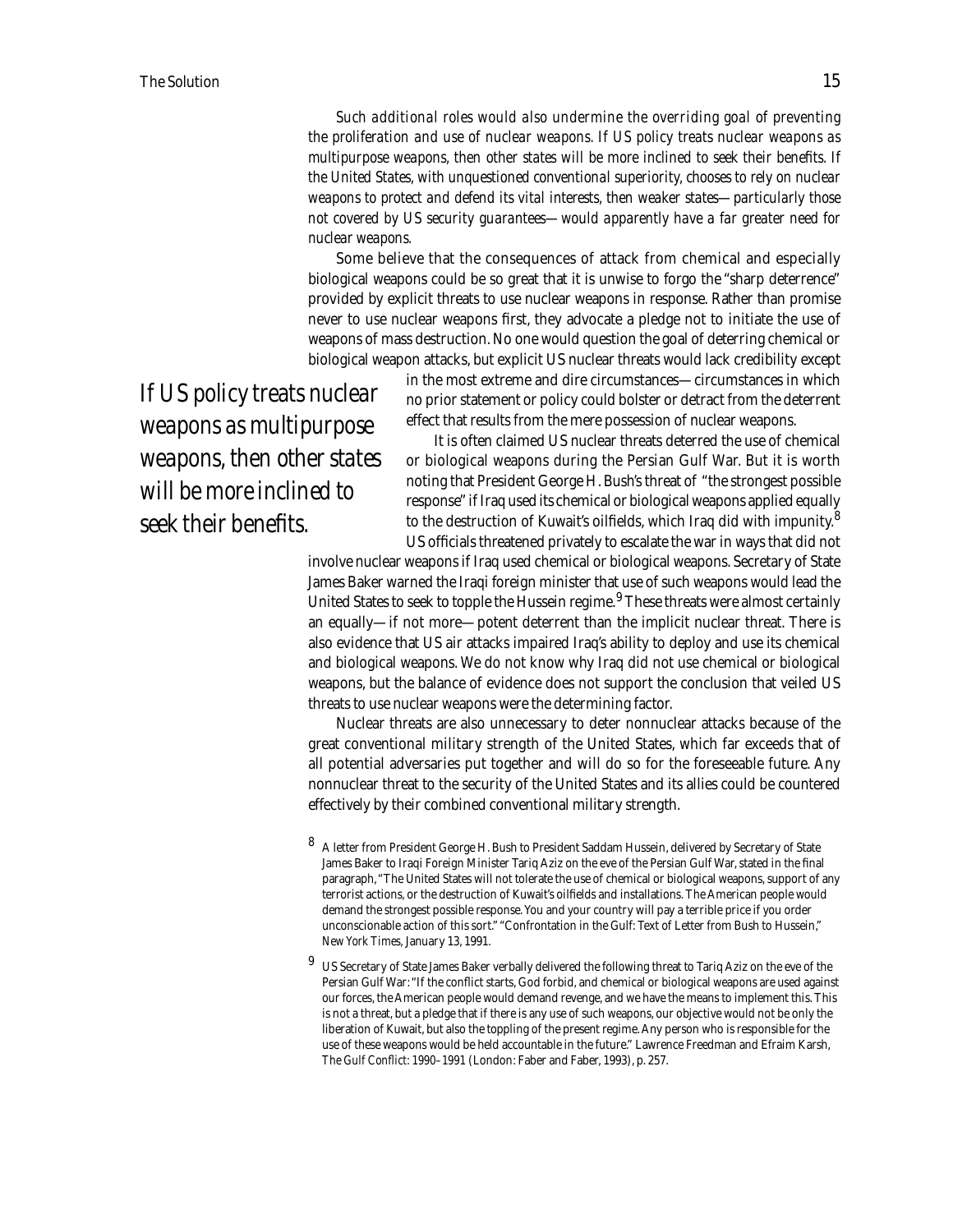Finally, there are practical political reasons for not using nuclear weapons in response to nonnuclear attacks. Although one can imagine cases in which domestic pressure for nuclear revenge might be strong, or where the use of nuclear weapons might reduce US casualties and end a war more quickly, wise leaders would weigh these considerations against the grave damage that nuclear first use would do to US security. In the short term, nuclear attacks could turn world opinion against the United States and render a collective response against the offender difficult or impossible. The long-term effects would be more profound. Nuclear strikes could deal a fatal blow to US leadership and alliances, wreck the nonproliferation regime, and spur other states to acquire nuclear weapons.

 Moreover, threatening to use nuclear weapons in response to nonnuclear attacks could increase the pressure for the United States to do so even if it would be counter to US interests. First, if the United States maintains its first-use option, the military will maintain detailed contingency plans and standard operating procedures for such use that could dominate thinking about how to respond in a crisis. Second, once policymakers threaten a nuclear response, they might worry that US credibility and resolve would be called into question if they did not follow through, even if they believed that doing so would be unnecessary or imprudent.

To summarize, the marginal value of explicit threats to use nuclear weapons to respond to nonnuclear attacks is so small, the wisdom of carrying out such threats is so dubious, and the potential long-term security costs of making such threats is so great, that the United States should make clear that the sole purpose of its nuclear weapons is to deter and, if necessary, respond to nuclear attacks.

#### **2. The United States should reject rapid-launch options (launch-on-warning and launch-under-attack), and change its deployment practices to provide for the launch of US nuclear forces in hours or days rather than minutes.**

*By changing its deployment practices so that large numbers of its nuclear forces could no longer be launched promptly, the United States would reduce Russia's incentive to maintain its launch-on-warning capability, thereby minimizing the risks of a mistaken, unauthorized, or accidental launch of Russian nuclear weapons. A reliable and credible US nuclear deterrent does not require that the United States be able to retaliate within minutes, so long as no attack could totally disable the US command-and-control system and sufficient nuclear weapons are based on submarines, where they would survive any attack.* 

*In the longer term, US security would be further enhanced if the United States worked*  with Russia to develop and negotiate verifiable measures to ensure that neither country *could launch its missiles in a massive surprise attack.*

The only rationale for the United States to maintain its launch-on-warning and launch-under-attack options is a belief that doing so provides a more credible deterrent to a Russian deliberate attack and therefore reduces the chance of Russia launching a *deliberate* first strike against US nuclear forces. Even if this were valid, such a doctrine is not justified in the post–Cold War security environment, where the probability of a mistaken, unauthorized, or accidental launch from Russia is far greater than that of a deliberate attack.

Moreover, there is no reason to believe that a rapid-launch posture is necessary to deter a first strike, should Russia ever contemplate such an action. Because nuclear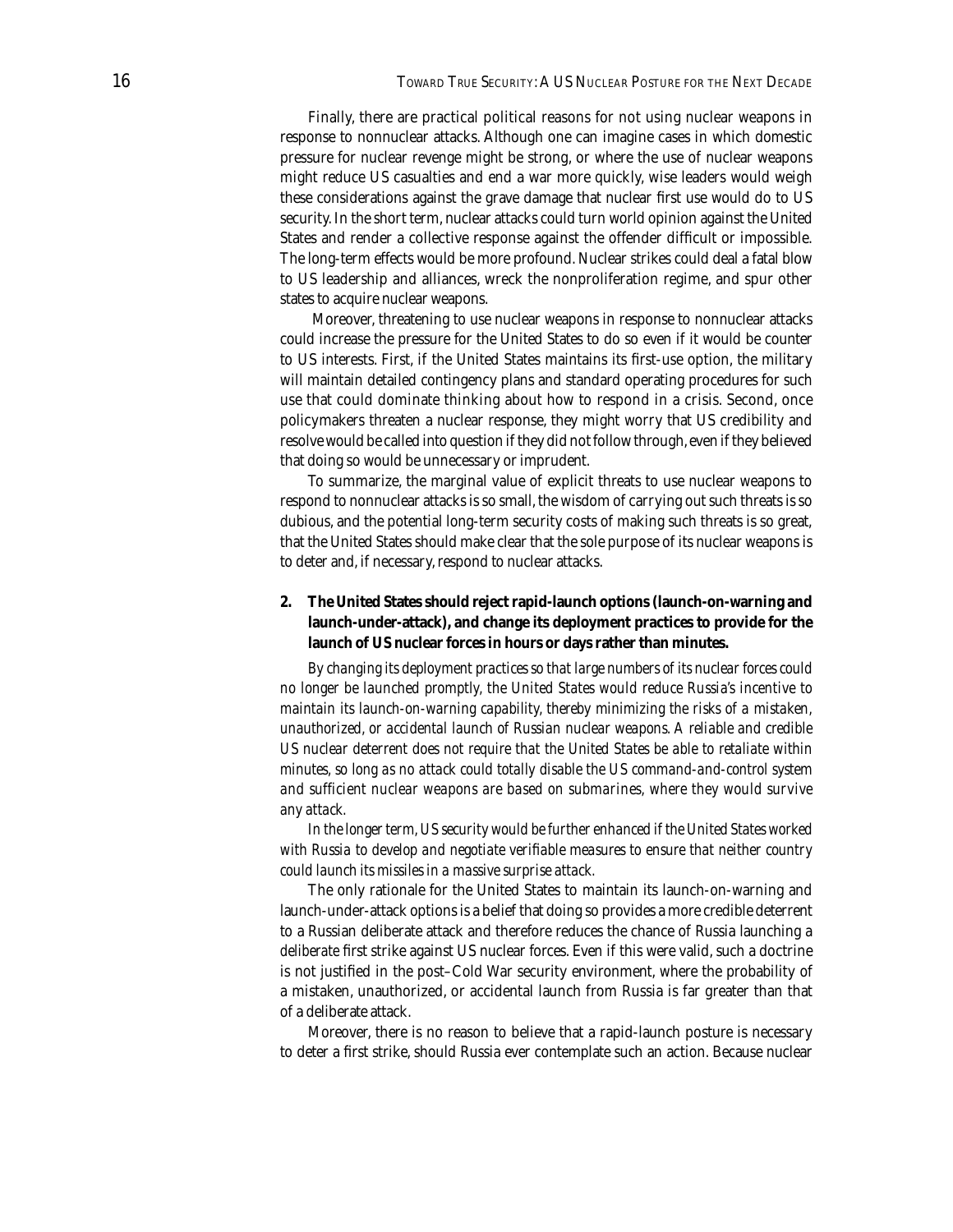weapons are enormously destructive, Russia would be equally deterred by the knowledge that at least a few hundred US nuclear weapons would survive any first strike and could be launched in retaliation. Because US submarines at sea are undetectable and cannot be targeted, the United States will always have a survivable force of nuclear-armed missiles as long as it continues to maintain some of its submarines at sea at all times.

*There is no reason to believe that a rapid-launch posture is necessary to deter a first strike.* 

US nuclear command systems may be less resilient and may warrant fortification. However, no attacker could assume that destroying key parts of the US command system would prevent the United States from retaliating with its surviving nuclear weapons.

There are many ways the United States could modify deployment of its nuclear-armed missiles so that they could not be launched rapidly and so that another country could be confident of this. For illustrative purposes, we briefly describe one such option. The United States could cover the silos of US land-based missiles with mounds of dirt deep

enough to prevent launch until bulldozers had cleared away the dirt. This process could take several hours for a few missiles and days or weeks for the entire force.

The United States could increase the time required to launch its submarine-based missiles by restricting the submarine patrol areas so that it would take days to sail to within range of the relevant targets in Russia. In some cases, the United States could also add ballast to the missiles to limit their ranges.<sup>10</sup> The ballast could be sealed to the US missiles with seals provided by Russia, which Russia could check during the ten annual random warhead-count inspections allowed each country under the START I agreement.<sup>11</sup> There are practical ways by which the United States could allow Russia to verify US adherence to the limited patrol areas without compromising the survivability of the submarines. $12$ 

The United States should take such steps unilaterally, so that Russia can have sufficient confidence to relax its own nuclear posture. Russian silo-based missiles could

<sup>11</sup> START I, Protocol on Inspections and Continuous Monitoring, Section IX, "Reentry Vehicle Inspections Conducted Pursuant to Paragraph 6 of Article XI of the Treaty," and Annex 3, "Reentry Vehicle Inspections."

 $^{10}$  The United States plans to replace all its Trident I submarine-based missiles with Trident II missiles by 2006. The Trident II missile can carry up to eight Mark-4 or eight heavier Mark-5 reentry vehicles, but the United States may choose to reduce the number of warheads each missile carries. The United States could add ballast to its Trident II missiles to keep their payload at the 2,700 kilograms associated with eight Mark-5 reentry vehicles. This would keep the range of the missiles at about 4,100 nautical miles (7,600 km). With this range, any missiles on submarines deployed in the Atlantic Ocean could not reach the missile fields in south-central Russia until the subs crossed a line extending roughly between Newfoundland and Morocco. Any submarine-based missiles deployed in the Pacific Ocean could not reach those same missile fields until the subs crossed a line stretching from Anchorage to the southern Philippines. (See John R. Harvey and Stefan Michalowski, "Nuclear Weapons Safety: The Case of Trident," *Science & Global Security* 4 (1994), pp. 261*–*337, particularly Figure 11 on page 306.) The United States could restrict its submarine patrol areas by committing to keep its ballistic-missile submarines as far away from these lines as they are at the submarines' home bases. The East Coast base for ballisticmissile submarines is Kings Bay, Georgia, which is about 3,600 km from the line across the North Atlantic. The West Coast submarine base is near Silverdale, Washington, which is about 2,000 km from the line across the Pacific. At high speed (40 km/hr) it would take a submarine two days (Atlantic) to four days (Pacific) to travel these distances, so it would take the United States at least four days to carry out a launch order from both oceans.

 $12$  Several of the contributors to this report are writing a paper in which several such possibilities are laid out and examined.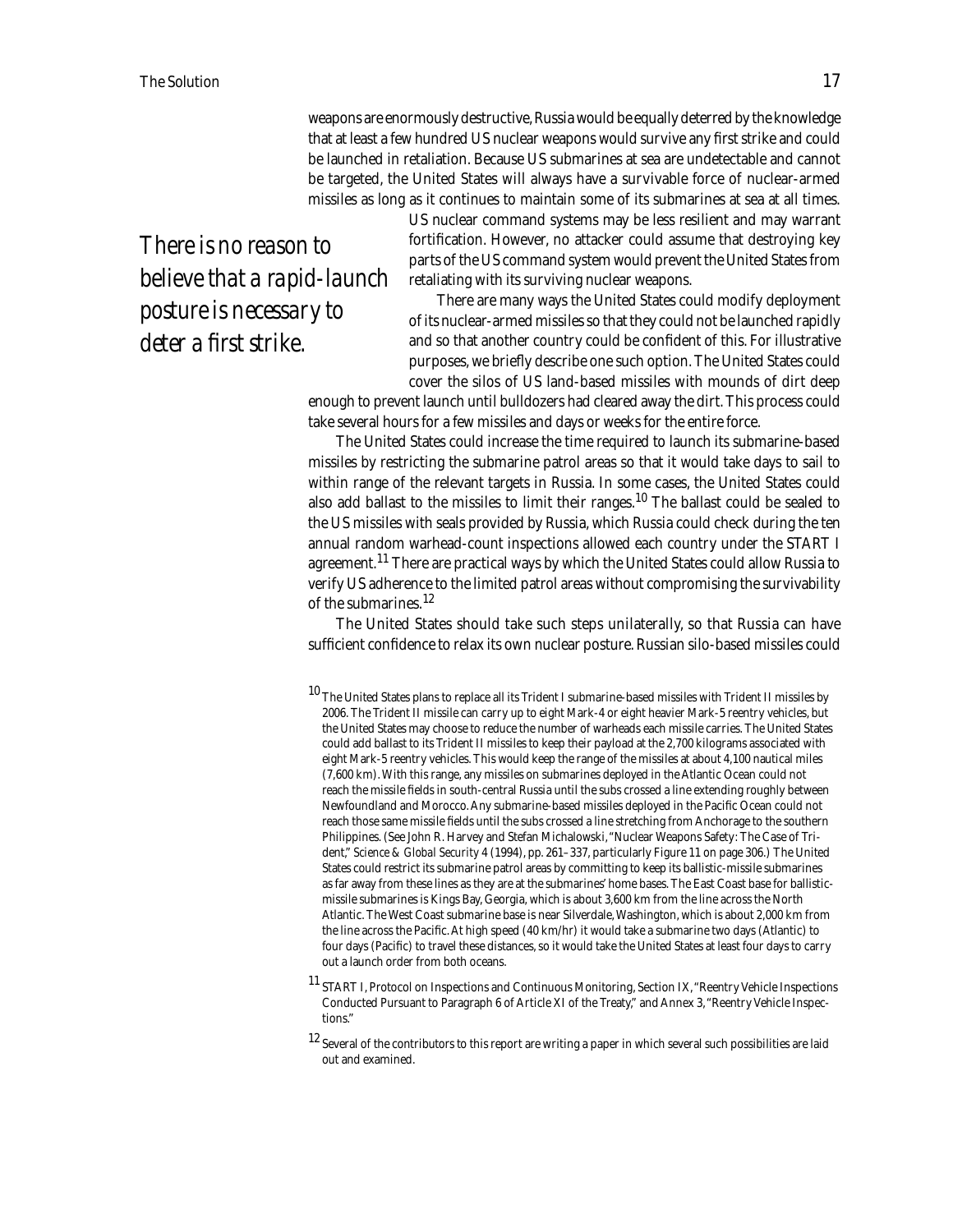be taken off alert by measures similar to that described for the US land-based missiles, but different schemes would have to be developed for Russian truck-mobile missiles and for Russian strategic submarines. $^{13}$  It is important that the United States and Russia jointly develop verifiable measures that would apply to both countries, but the unilateral steps taken by the United States would facilitate the development of such measures.

#### **3. The United States should replace its reliance on pre-set targeting plans with the capability to promptly develop a response tailored to the situation if nuclear weapons are used against the United States, its armed forces, or its allies.**

*During the Cold War, the United States developed a large array of pre-set targeting plans for large-scale "counterforce" attacks against Soviet nuclear weapons and other*  targets. These plans could be modified only by months of careful work. Such counterforce *options are both unnecessary and dangerous. Moreover, it is now possible for the United States to plan small-scale retaliatory attacks in far less time.*

 *Because a deliberate nuclear attack against the United States is implausible and the circumstances under which the United States might seriously consider the use of nuclear weapons are unforeseeable, preplanned options make little sense. The United States should*  instead create a process of flexible targeting that would encourage deliberation and facilitate *the development of options tailored to unanticipated situations.*

#### **Counterforce Targeting**

Under current US nuclear doctrine, the United States must have the capability to destroy more than 1,000 Russian nuclear counterforce targets with the nominal goal of limiting damage to the United States should deterrence fail or appear about to fail. Targets include hundreds of missiles in silos, launch control centers, and mobile missile garrisons; dozens of strategic bomber and submarine bases; hundreds of air defense, nuclear weapons storage, and command-and-control targets; and hundreds of leadership targets. Under such counterforce targeting, the United States must deploy enough nuclear weapons so it can launch two or more warheads at each target to increase the odds of destroying it. This results in a requirement for a very large number of US warheads. Current US nuclear forces are also highly accurate and carry powerful nuclear warheads to give them the capability needed to destroy missiles in silos and hardened command-and-control centers.

Some US defense officials are reluctant to endorse deep reductions in large part because of their continued attachment to counterforce targeting. However, the harsh reality is that counterforce attacks against Russia could not limit damage to the United States to any meaningful extent. If Russia did launch a limited attack on the United States or its allies, the United States could launch its nuclear weapons at Russia's remaining nuclear forces and its command-and-control centers in an attempt to limit further

 $^{13}$  Unlike US strategic submarines, Russian submarines do not sail far from their home ports. In fact, Russian submarine-based missiles have ranges that allow them to reach US targets while close to port. Moreover, Russian submarines based on the Kola peninsula operate in the Arctic Ocean, which is not large. Thus, it would be infeasible to reduce the range of Russian submarine-based missiles (by adding ballast) so that it would take them several days to sail to the point where they could reach key targets in the United States.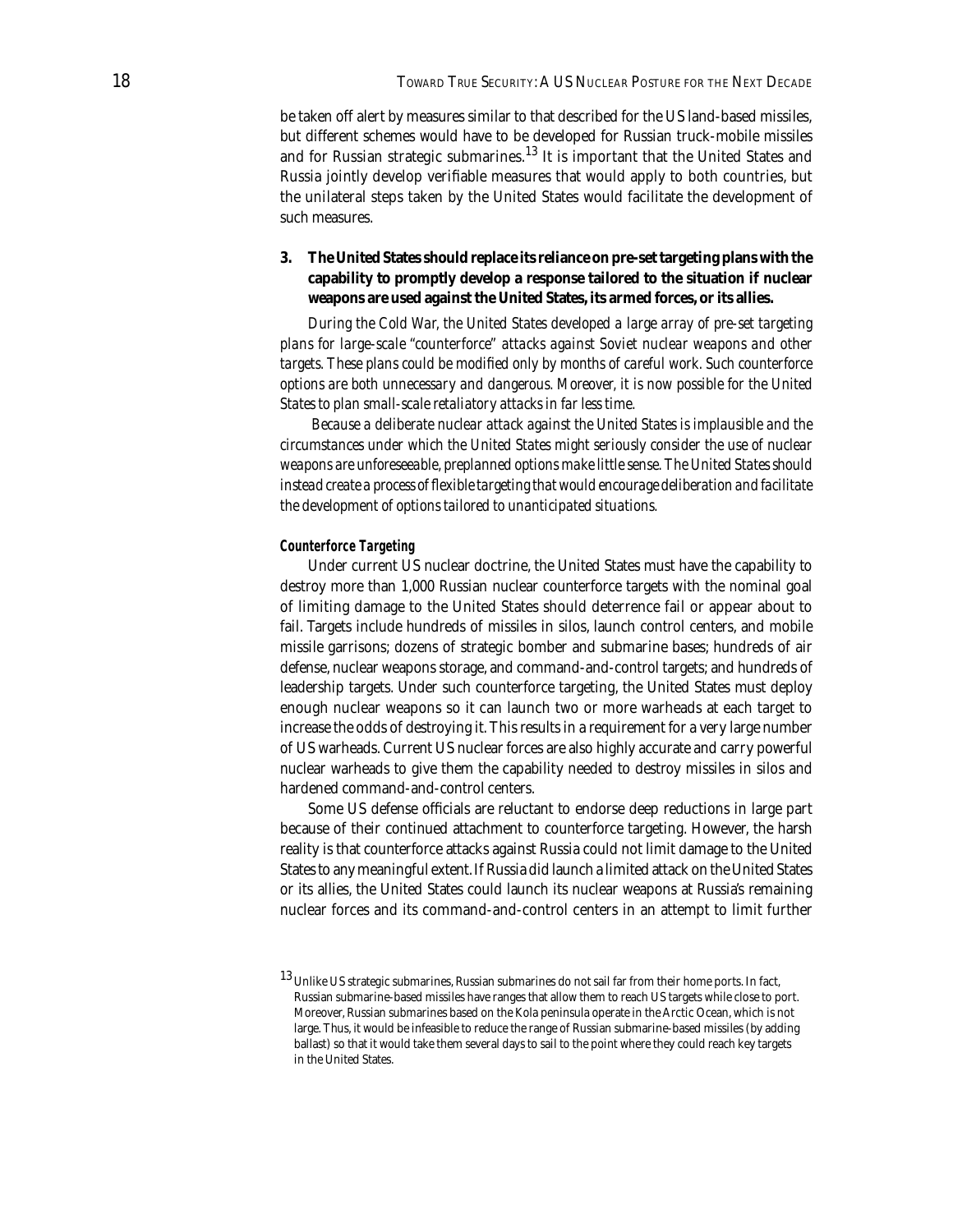damage. However, a US counterforce attack would be likely to prompt Russia to launch its remaining forces on warning of attack. Even if it did not do so, Russian nuclear forces sufficient to destroy many US cities would almost certainly survive any US attack, even if Russian forces were much smaller.<sup>14</sup>

*Maintaining a large US counterforce capability encourages Russia to deploy its forces so that they can be launched on warning.*

A preemptive first strike by the United States against Russia would be even more reckless—even if deterrence appeared about to fail. A first strike could not succeed. It would instead prompt Russia to launch all the nuclear weapons it could on warning, thus assuring that at least a few hundred nuclear weapons would survive the attack, which would be enough to destroy the United States.

Moreover, as discussed above, it is dangerous for the United States to maintain a large counterforce capability. Doing so encourages Russia to deploy its vulnerable forces so that they can

be launched on warning. This in turn increases the risks of mistaken, unauthorized, or accidental attacks from Russia. Today and for the foreseeable future, the greatest danger to the United States is from just such attacks.

The United States should renounce counterforce targeting. But what should replace it?

#### **Other Targeting Options.**

One option is to target cities. Such a "countervalue" doctrine clearly violates established international law, which requires that threats or uses of force not be directed at civilians. However, the claim that counterforce is superior in this regard rings hollow: counterforce attacks, which necessarily would involve a much larger number of nuclear detonations and many attacks against targets in or near cities, would also kill millions to tens of millions of people.

Another option is to target conventional military forces and defense industries critical to supporting a war effort. This so-called "counterpower" strategy might avoid the instabilities associated with counterforce, because neither side would fear for the safety of its nuclear force, while offering retaliatory options other than the destruction of cities. Targets might include major military bases and storage areas and possibly energy infrastructure (refineries or transmission nodes for gas and electricity) located away from major cities. Unlike counterforce, counterpower targeting would require at most 100 warheads, enough to hold at risk the most valuable conventional military and energy targets located outside cities.

However, because people live near where they work, even counterpower attacks using a small number of nuclear weapons would still result in large numbers of

 $^{14}$  The two reasons it is not feasible for the United States to use its nuclear weapons to limit damage from Russia—that Russia can launch its forces on warning of an incoming attack and that it has enough nuclear weapons to be sure that a sufficient number would survive a US counterforce attack—do not hold in the case of China or other countries that might acquire a small number of nuclear weapons in the future. If China or another small nuclear power did use nuclear weapons against the United States or its allies, the United States could seek to limit further damage by launching a counterforce second strike. But even this goal is not achievable. For countries without a launch-on-warning capability, such as China, the potential for such a counterforce second strike would almost certainly inspire them to launch all their vulnerable forces in the first attack.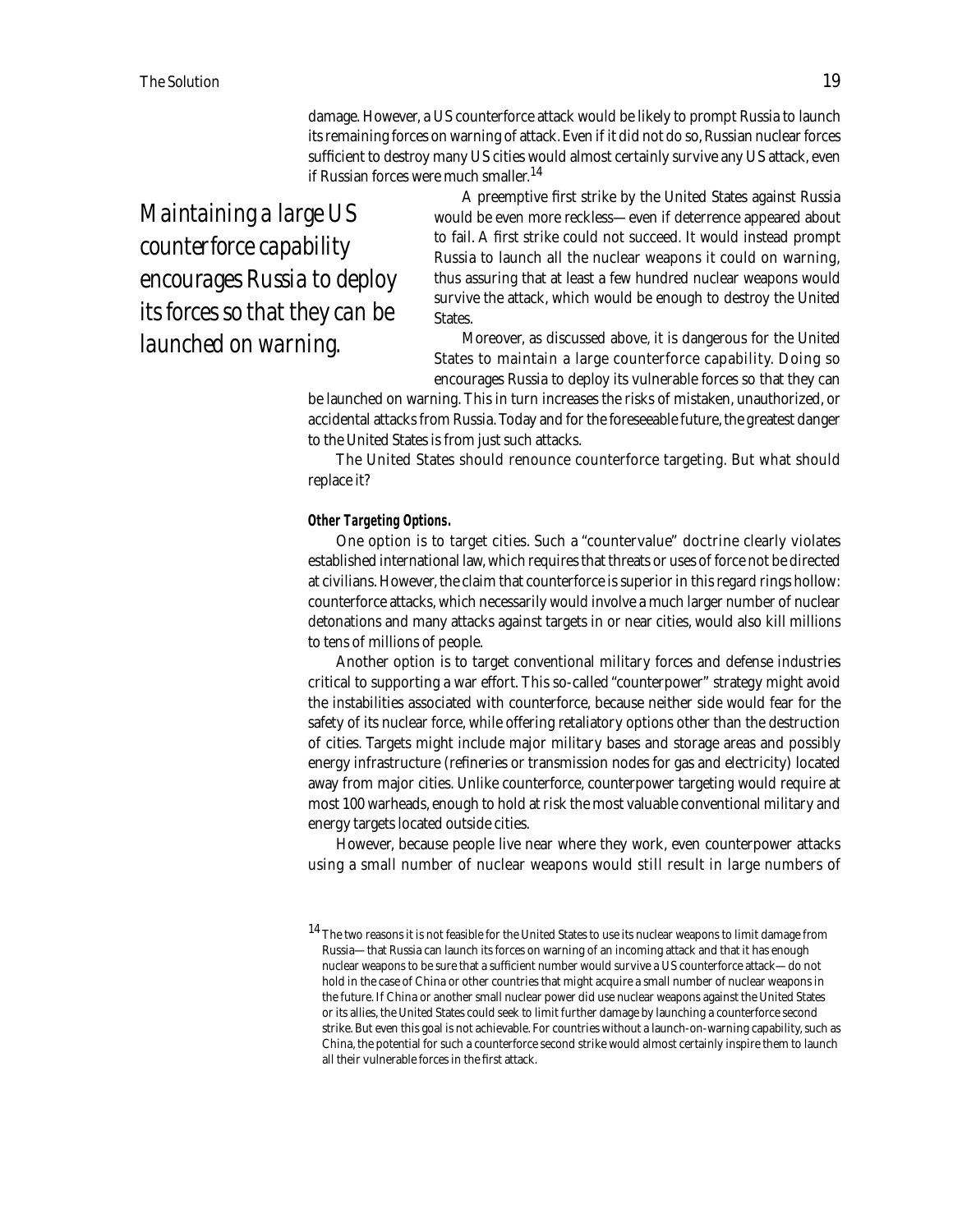casualties. Another problem with counterpower targeting is that nuclear attacks against conventional military targets could be misinterpreted as an attempt to win a war rather than an effort to retaliate to a nuclear attack in ways that minimize the potential for further escalation and loss of life.

#### **Flexible Targeting**

There is no easy or general answer to the question of how best—or even whether—to use nuclear weapons in retaliation should deterrence fail. Rather than simply replace one fixed plan with another, the United States should not rely on fixed nuclear war plans. The title of the existing US nuclear war plan—the Single Integrated Operations Plan (SIOP)—implies a degree of focus and preplanning that is inappropriate. Why should the United States rely on detailed plans, which it updates and exercises regularly, for massive attacks to destroy Russia on a few minutes notice? Furthermore, such preprogrammed war plans are no longer necessary; the technology exists to devise an attack and target missiles in a matter of hours.

Flexible targeting would not mean an end to war planning. Instead, the US Strategic Command should be directed to rethink how nuclear weapons might be used within the confines of the limited role assigned to them and to subject the resulting concepts to periodic review by policymakers. At the operational level, the ability to develop and execute plans in response to hypothetical scenarios could be exercised regularly. As discussed above, several principles should guide such exercises and contingency planning:

- The United States will not use nuclear weapons first.
- The United States will not use nuclear weapons in haste (no option to launch on warning or launch under attack).
- Any response to a nuclear attack will be tailored to the circumstances and will be designed to minimize the risk of additional nuclear attacks, particularly against cities.
- **4. The United States should unilaterally reduce its nuclear arsenal to a total of 1,000 warheads, including deployed, spare, and reserve warheads. The United States should declare all warheads above this level to be in excess of its military needs, move them into storage, and begin dismantling them in a manner transparent to the international community. To encourage Russia to reciprocate, the United States could make the endpoint of its dismantlement process dependent on Russia's response. US deployed warheads should consist largely of a survivable force of submarine-based warheads.**

*No current or conceivable future threat requires the United States to maintain more than a few hundred survivable warheads. The United States should unilaterally reduce its arsenal to a total of 1,000 warheads. This would encourage Russia to similarly reduce its nuclear forces, without waiting for movement in the US-Russian arms control negotiations, which remain bogged down. Further reductions should be made through multilateral negotiations; we recommend that US reductions be unilateral only to 1,000 warheads in order to induce other nuclear weapon states to join in further reductions.*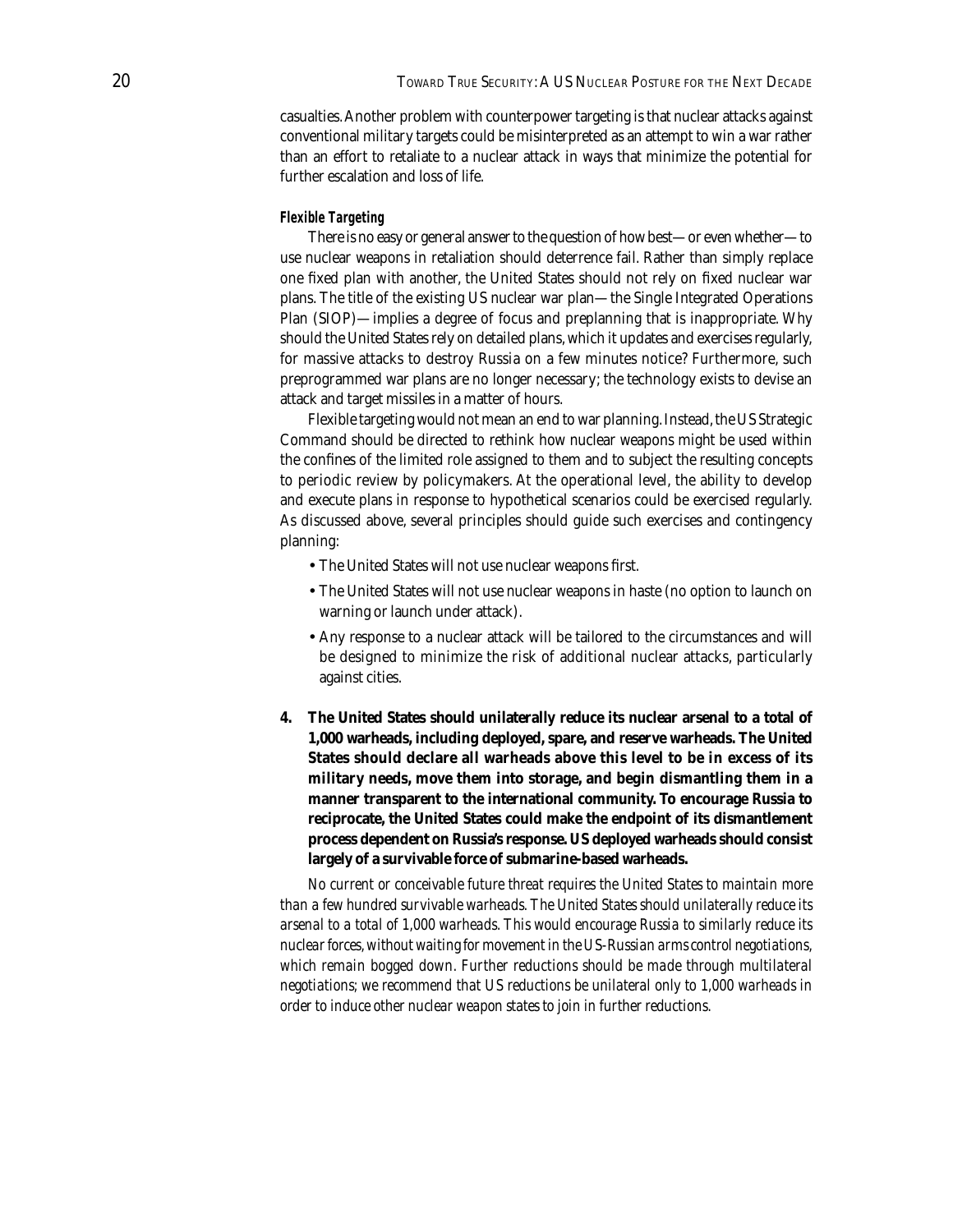*These unilateral reductions should encompass both deployed warheads and those kept in reserve, which currently total more than 10,000. Such reductions would transform the post*–*Cold War nuclear security environment, provide Russia with a strong incentive to follow suit, and demonstrate US intentions to fulfill its commitments under the Non-Proliferation Treaty.* 

#### **Deterrence and Response**

There is no compelling military reason to link the size of US nuclear forces to that of other countries, although there may be reason to link its size to the capabilities of missile defenses deployed by potential adversaries. As long as the United States has enough survivable and deliverable warheads to deter and, if necessary, respond to any plausible nuclear attack, it should not matter how many weapons other countries have.

*There is no compelling military reason to link the size of US nuclear forces to that of other countries.*

US weapons can be based and operated so that their survivability is insensitive to the size of other arsenals. For example, even a 10,000-warhead force could not nullify a 100-warhead force based on submarines at sea.<sup>15</sup> How many of these survivable warheads are also deliverable depends on the capability of any missile defense systems deployed by potential adversaries.

How many nuclear weapons does the United States need to deter or respond to the use of nuclear weapons?

Even if the United States rejects countervalue targeting, the capability to destroy an attacker's government and society is the core of deterrence. No sane adversary would believe that any political or military advantage would be worth risking the destruction of its own society. The delivery of 100 warheads would be sufficient to destroy the society and economy of any country, and tens of detonations could kill more people than have ever been killed in any country in any previous war. Thus, 100 deliverable warheads should be more than enough to deter any rational leader from ordering a nuclear attack on the cities of the United States or its allies.

It would be suicidal for the United States to retaliate against Russian cities unless US cities had already been destroyed. If the United States suffered less than all-out nuclear attack and a nuclear response was deemed necessary, the president should have options to use nuclear weapons on targets other than an opponent's cities, in order to minimize the probability of escalation. Again, 100 survivable warheads should be sufficient for such contingencies. Against Russia, for example, 100 nuclear explosions would be enough to destroy all major air and naval bases, staging areas, command centers, and logistics centers that might be used to support a conventional attack.<sup>16</sup> Alternatively, 100 explosions could destroy all major energy and industrial targets located outside cities.<sup>17</sup> It is, however, difficult to imagine that 100 nuclear weapons could be used against an opponent, even in a manner that avoided cities, without triggering an all-out response; 10 warheads is probably closer to the upper limit of what would be interpreted by an adversary as a limited response.

<sup>15</sup> Survivable warheads exclude those on silo-based missiles, pier-side submarine-based missiles, and bombers not on alert.

<sup>16</sup> Roger D. Speed, "Potential CIS/Russian Targets," UCRL-ID-111040 (Livermore, Calif.: Lawrence Livermore National Laboratory, June 1992).

<sup>17</sup> See Speed, "Potential CIS/Russian Targets."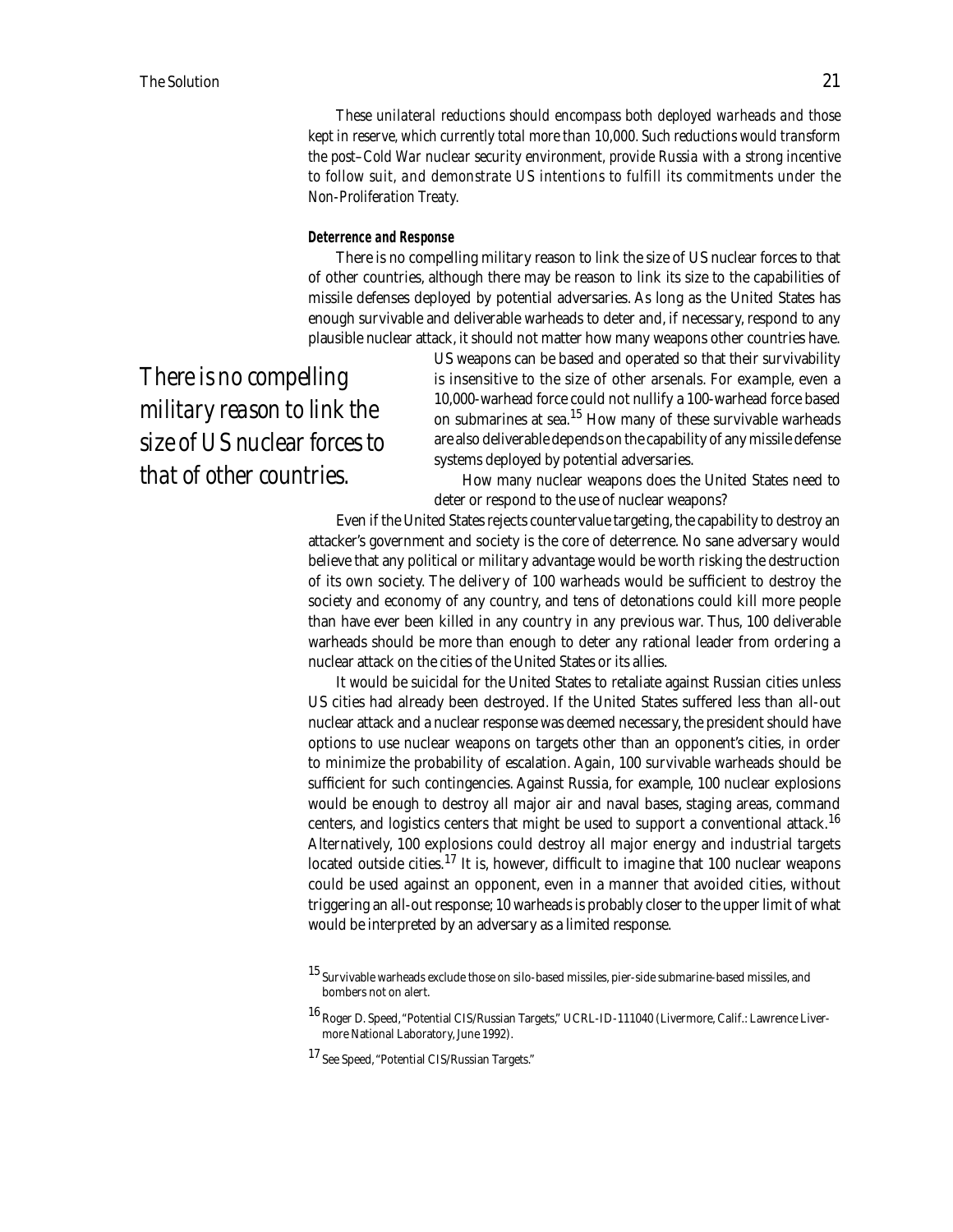Thus, a few hundred survivable and deliverable warheads should be sufficient for the United States to deter or respond to a nuclear attack while retaining enough nuclear weapons to continue to deter other countries from attacking.

It is beyond the scope of this report to specify in detail possible US force postures. However if, for example, the United States maintained five submarines at sea, each armed with 24 single-warhead missiles, this should be sufficient to ensure survivability. This might require a total of ten submarines, of which half would be in port at any given

*To lay the groundwork for future reductions, the United States should begin dismantling its excess nuclear warheads.*

time. US systems for formulating and communicating attack plans to the submarines must also be survivable if the United States is to tailor any response to the circumstances of the attack.<sup>18</sup> Although the United States might retain a dozen or so nuclear-capable bombers for special missions (e.g., to maintain presidential control up until the last possible moment, to be sure that a weapon is used over the intended target, or to assess the results of an attack), there is no compelling reason to maintain a full triad of forces. The high degree of redundancy in current forces is unnecessary for deterrence.

We advocate that the United States unilaterally reduce its warheads only to 1,000 at this time, with further reductions to be made through multilateral negotiations. With 1,000 warheads, the United States could deploy far more than the 200 survivable warheads discussed above. If some 15 percent were designated as "spares," the United States could deploy roughly 800 warheads out of 1,000 total.

#### **Warhead Dismantlement**

Nuclear warheads kept in storage constitute a serious proliferation risk, especially under current conditions in Russia. To give Russia an incentive to reciprocate and to lay the groundwork for future reductions, the United States should begin dismantling its excess nuclear warheads in a manner transparent to Russia and the rest of the world. It should commit to storing and disposing of the resulting fissile material under international safeguards to preclude its reuse in nuclear weapons and to make clear that these reductions are irreversible.

The United States currently has about

- 7,200 active strategic warheads (those deployed on delivery systems and their spares)
- 1,600 inactive strategic warheads (those maintained as a "hedge" to permit a rapid increase in deployed weapons and those kept to replace active warheads if any develop reliability problems)
- 1,670 tactical warheads

This totals roughly 10,500 nuclear warheads.<sup>19</sup> In addition, the United States maintains some 12,000 plutonium "pits" from dismantled nuclear weapons at Pantex, of which it

<sup>18</sup> As discussed in Kurt Gottfried and Bruce G. Blair, ed., *Crisis Stability and Nuclear War* (New York: Oxford University Press, 1988), p. 110, the United States could establish a secure "strategic mail box" that could be accessed by a submarine commander at any time to pick up messages from the national command authority.

<sup>19</sup> "US Nuclear Forces, 2001," *Bulletin of the Atomic Scientists,* 57(2), March/April 2001, pp 77-79. Available at *www.thebulletin.org/issues/nukenotes/ma01nukenote.html.*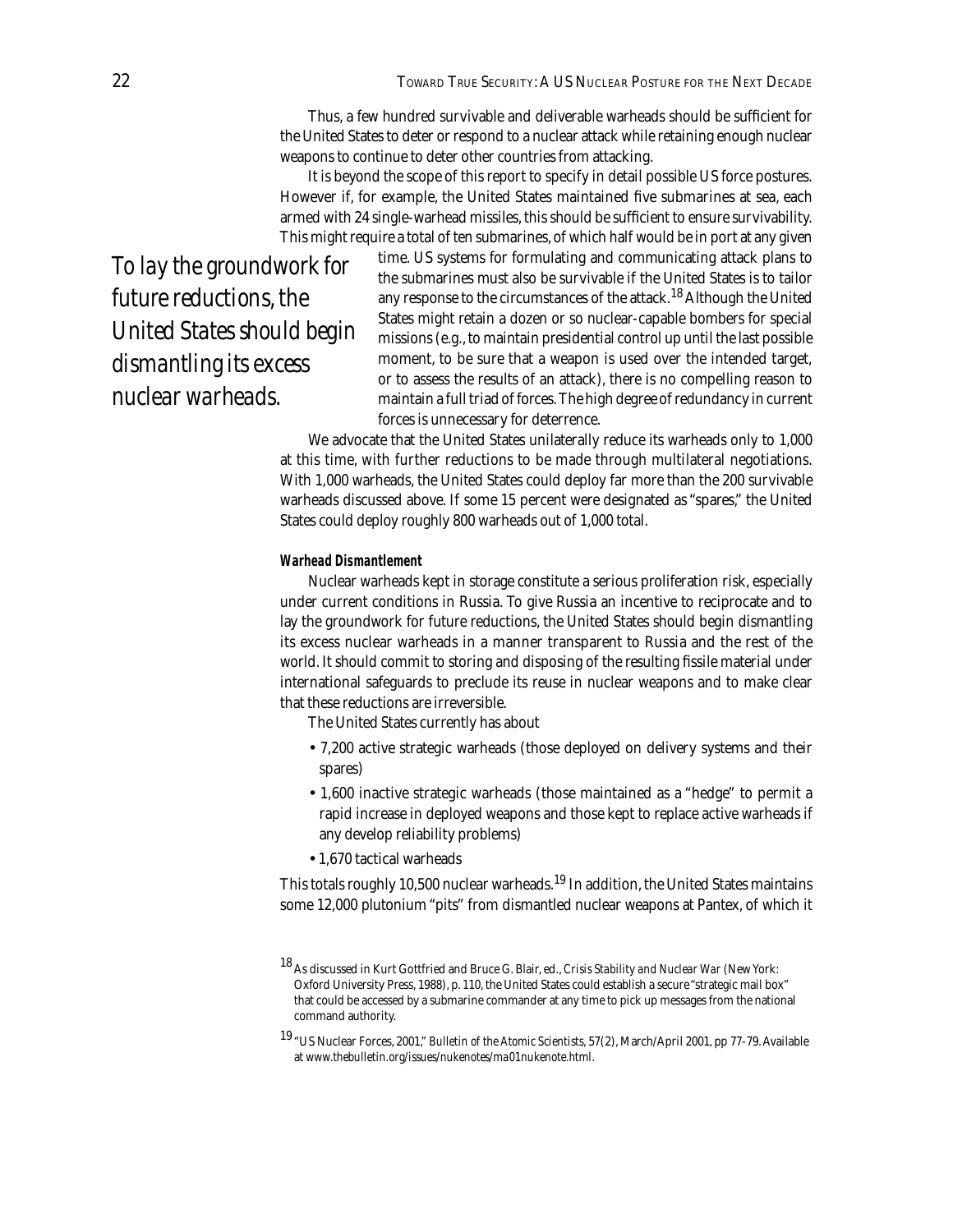plans to keep  $5,000$  as a strategic reserve.<sup>20</sup> Under our proposal for unilateral cuts to a total of 1,000 warheads, the United States would not maintain any additional pits as a reserve. Thus, retaining 1,000 nuclear warheads would require that the United States dismantle some 9,500 nuclear weapons and dispose of the fissile material from some 21,500 nuclear weapon pits. Dismantling the nuclear weapons would take well over a decade and disposing of the fissile material is likely to take several decades. To further encourage Russian reciprocation, the United States could indicate that completion of its dismantlement and disposition process would depend on Russia also placing its excess warheads in storage and beginning to dismantle them in a secure and verifiable manner.

#### **5. The United States should promptly and unilaterally retire all US tactical nuclear weapons, dismantling them in a transparent manner. In addition, it should take steps to induce Russia to do the same.**

*If the sole purpose of US nuclear weapons is to deter and, if necessary, respond to the use of nuclear weapons by others, the United States has no need for tactical nuclear weapons that could not be fulfi lled by strategic weapons. Because tactical nuclear weapons are often stored and deployed under less secure control than strategic weapons, eliminating tactical nuclear weapons would reduce the dangers of unauthorized use and theft, particularly if Russia reciprocates.* 

US tactical nuclear weapons were developed and deployed primarily to defend Western Europe from a potential Soviet conventional attack at a time when the United States and NATO feared that their conventional forces were much inferior to those of the Soviet Union and Warsaw Pact. The Soviet Union and the Warsaw Pact no longer exist. Russia poses no conventional threat to Europe, and there is no plausible future need for US tactical nuclear forces. In recognition of this fact, in 1991 President George H. Bush unilaterally deactivated and began dismantling almost all US tactical nuclear weapons. Today, the United States maintains some 1,200 tactical nuclear bombs for aircraft delivery at two air force bases in New Mexico and Nevada, about 320 sea-launched cruise missiles at naval bases in Washington and Georgia, and about 150 tactical nuclear bombs in various European NATO countries.<sup>21</sup>

Under the nuclear posture we recommend, the United States would use its nuclear weapons only to deter or respond to nuclear attacks. The United States does not need tactical nuclear weapons to continue to extend its nuclear umbrella over its allies in Europe: US strategic nuclear forces would deter nuclear strikes against US allies and could be used to respond to such attacks if deterrence failed.

 President George W. Bush should complete the effort begun by his father by retiring all US tactical nuclear weapons and dismantling them in a manner transparent to Russia and the international community. Although the United States should make every attempt to encourage Russia to reciprocate, it should not make this effort contingent on Russian actions.

<sup>&</sup>lt;sup>20</sup> A plutonium "pit" is the core of a thermonuclear weapon that is used to initiate the nuclear explosion. "US Nuclear Stockpile," *Bulletin of the Atomic Scientists,* 54(4), July/August 1998, pp. 69-71. Available at *www.thebulletin.org/issues/nukenotes/ja98nukenote.html.* 

<sup>21</sup> "US Nuclear Forces, 2001," *Bulletin of the Atomic Scientists,* 57(2), March/April 2001, pp 77-79. Available at *www.thebulletin.org/issues/nukenotes/ma01nukenote.html.*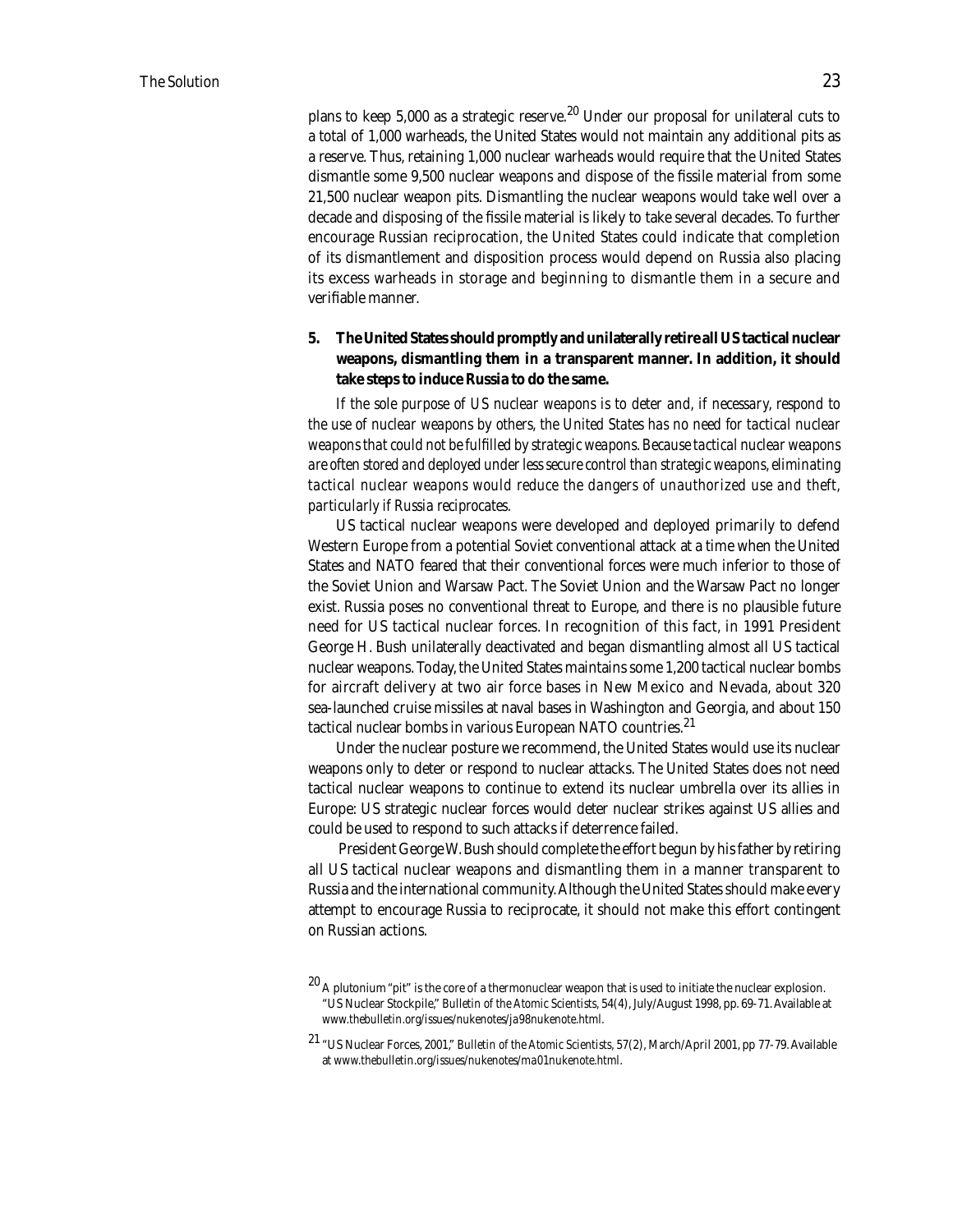#### **6. The United States should announce its commitment to further reductions in the number of nuclear weapons, on a negotiated and verified multilateral basis.**

*Although US security needs could be met with a few hundred survivable nuclear weapons, we recommend that the United States only reduce its nuclear arsenal to 1,000 weapons at this point. The desire for further reductions would be an important inducement for other nuclear weapon states to join in multilateral negotiations to reduce their arsenals as well. Negotiated agreements would make reductions more diffi cult to reverse and thus provide all nuclear weapon states with the predictability needed to move toward smaller nuclear forces and safer nuclear postures.* 

If the United States reduces its total nuclear arsenal to 1,000 warheads and Russia responds by taking comparable steps, this should not be the endpoint of reductions. At this level, the other nuclear weapon states, some of which have several hundred warheads, should join in the nuclear reductions process.

Some analysts argue that the United States should not be party to any legal agreements that would limit its future nuclear arsenal. However, the United States relies on diplomatic tools and legal agreements in many areas of international competition to create and strengthen norms of behavior. Verifiable, legally-binding agreements offer an important means for diminishing threats to the United States by constraining the behavior of other countries, as well as that of the United States. Arms control agreements can provide predictability, transparency, agreed-upon rules, and the avoidance of costly and destabilizing arms races.

#### **7. The United States should commit to not resuming nuclear testing and should ratify the Comprehensive Test Ban Treaty.**

*The United States has a large and varied suite of fully tested nuclear weapons designs that give it the capability to meet all credible future military requirements. It also has sophisticated facilities for maintaining a reliable nuclear stockpile without explosive testing. A US resumption of testing would severely compromise the nonproliferation regime, whereas US ratification of the Comprehensive Test Ban Treaty (CTBT) would strengthen the regime. Since resuming testing would exact an unacceptable political price, the United States has nothing to lose and much to gain by ratifying the CTBT. As noted in the January 2001 report on the treaty by General John Shalikashvili, "an objective and thorough net assessment shows convincingly that US interests, as well as those of friends and allies, will be served by the Treaty's entry into force."* <sup>22</sup>

#### **Nonproliferation Consequences**

In support of US nonproliferation and arms control objectives, the United States has been leading the international community toward a global ban on nuclear tests since 1993, an effort that originated with a bipartisan congressional initiative in 1992. The indefinite extension of the Non-Proliferation Treaty (NPT) in 1995 was predicated on support for the CTBT from the nuclear weapon states as the next major step toward

<sup>22</sup> General John M. Shalikashvili (USA, Ret.), "Findings and Recommendations Concerning the Comprehensive Nuclear Test Ban Treaty," January 2001. Available on the website of the US State Department at *www.state.gov/www/global/arms/ctbtpage/ctbt\_report.html#report.*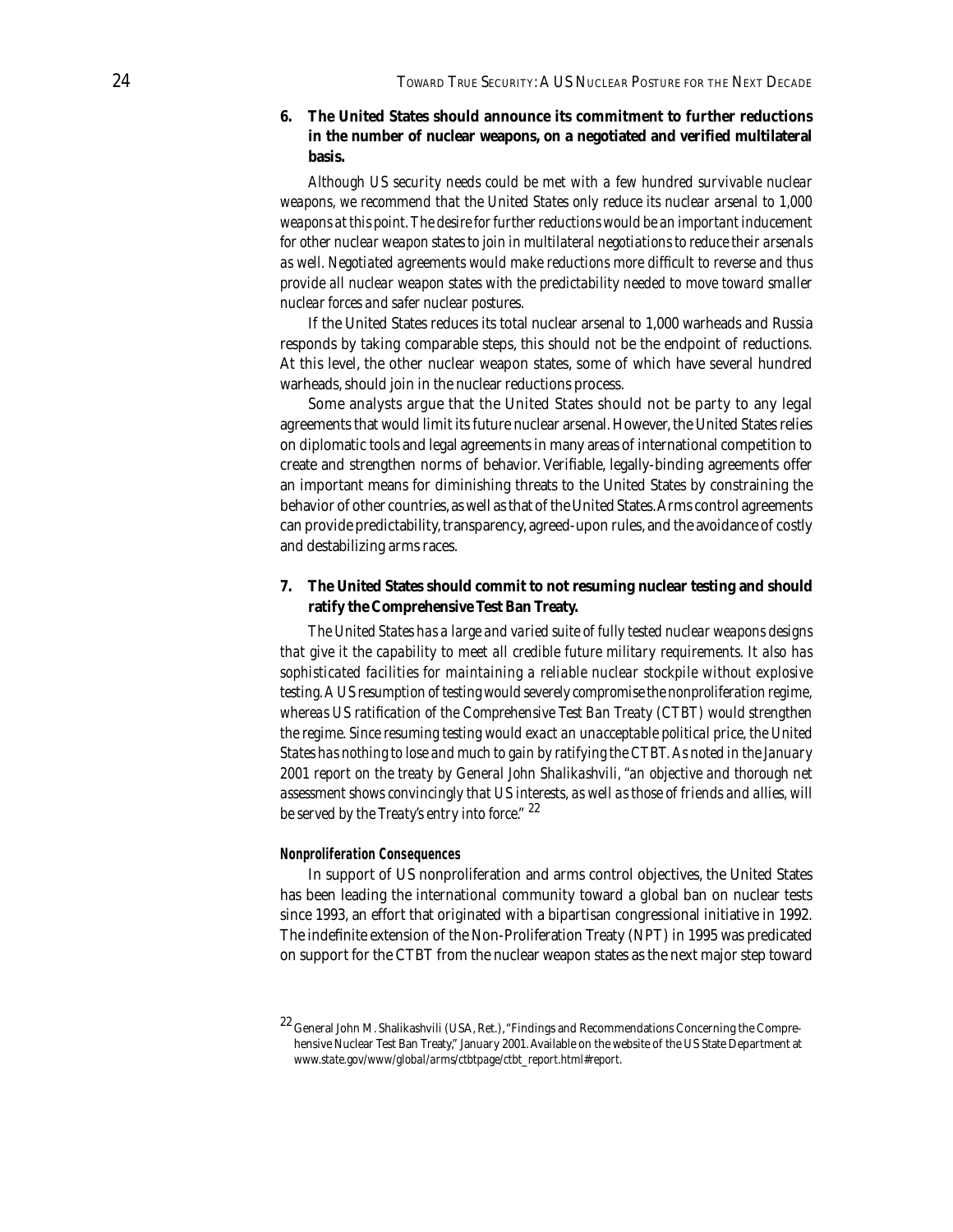fulfilling their commitments under Article VI. At the 2000 review conference of the NPT, the United States joined the other nuclear weapon states in committing itself to secure the entry into force of the CTBT, which can happen only if the United States ratifies the treaty.

If the United States fails to ratify the CTBT and the treaty consequently does not enter into force, the United States would be throwing away much of the moral authority and international goodwill that has allowed it to lead efforts to strengthen the global nonproliferation regime. US failure to ratify the treaty would surely jeopardize the increased cooperation needed from non–nuclear weapon states to accept the more intrusive international safeguards that were developed after Iraq violated the NPT. If it does not ratify the CTBT, the United States would also be unable to pressure other states to sign and ratify the treaty. The CTBT would impose upon threshold nuclear weapon states a significant barrier to the development of many types of nuclear weapons, especially thermonuclear warheads able to meet the volume and weight constraints of missile delivery.

#### **Testing Unnecessary**

The United States does not need to conduct any more nuclear explosive tests to maintain a reliable and safe nuclear arsenal.<sup>23</sup> In fact, of the approximately 350 underground tests the United States has conducted since 1972, only eight were "stockpile confidence tests." Almost all US nuclear explosive testing has been devoted to developing new weapons. Nor does it need to conduct explosive tests to develop new warheads. It has a wide range of nuclear warhead designs, which suffice to meet all credible contingencies now and into the indefinite future.

#### **No Additional Constraints**

As a practical matter, US ratification of the CTBT will not impose significant additional constraints on US testing beyond those that already exist. CTBT opponents argue that an unanticipated security threat could emerge in the future that necessitates a resumption of US nuclear testing and that this possibility—however small—means the United States should stay out of the treaty. We disagree. If the implausible situation were to develop in which the United States would find it necessary to resume nuclear testing, it would have ample time to invoke the "supreme national interests" clause and withdraw from the treaty.

Because the political price of withdrawal would be high, CTBT opponents question whether the United States would actually withdraw from the treaty, once ratified, under any circumstances. That argument misses the point. The price of resuming testing is already high, and ratification of the CTBT would only marginally increase it. The United States has already signed the CTBT. If it resumed testing, the United States would alienate all other signatory nations, and the treaty would unravel. Russia and China would likely respond in kind, and other nations would not be far behind. The nonproliferation regime and US global efforts to strengthen it would be severely compromised.

<sup>23</sup> See Kurt Gottfried, "Sowing Nuclear Misconceptions," *Nature* 403(6766), January 13, 2000, pp. 131–133.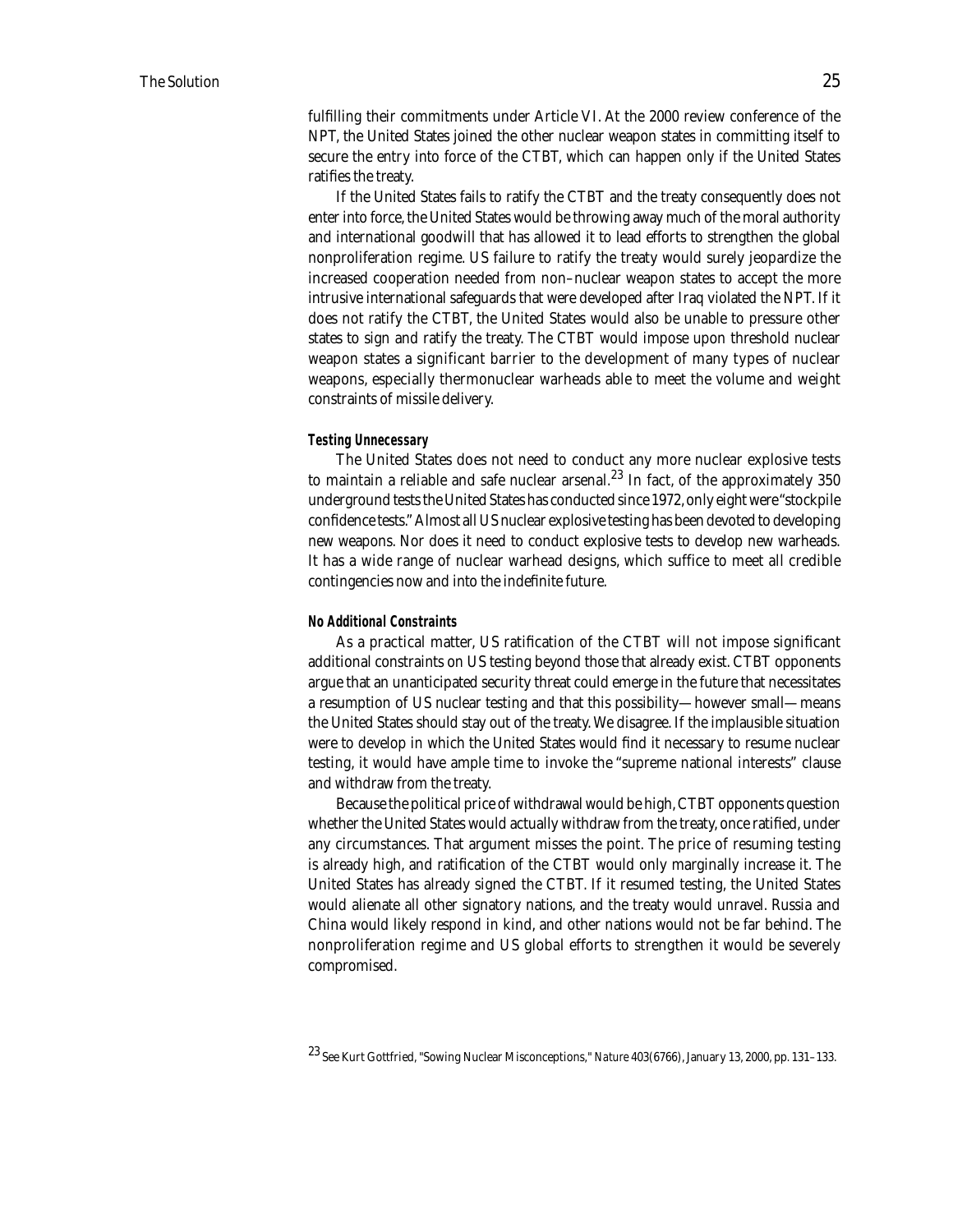**8. In recognition that the universal and verifiable prohibition of nuclear weapons would be in its national security interest, the United States should reaffirm its commitment to pursue nuclear disarmament and present a specific plan for moving toward this goal.**

*Over the long term, US nonproliferation goals can be accomplished only if the United States demonstrates by its own actions and policies that it has reached the firm conclusion* that nuclear weapons bring with them greater dangers than security benefits and that it *intends to move expeditiously toward a nonnuclear world together with the other nuclear*  weapon states. Accordingly, the United States should reaffirm its commitment to nuclear *disarmament under Article VI of the Non-Proliferation Treaty.* 

To facilitate progress toward the prohibition of nuclear weapons, the United States should substantially increase its research efforts on technologies to verify nuclear disarmament, and on the types of regimes needed to verify disarmament and to respond to potential nuclear rearmament. The United States should also increase its efforts to bring about the conditions under which all nations will agree that verifiable and enduring prohibition of nuclear weapons is important to their national security. Finally, the United States should facilitate the beginning of a multilateral discussion of the relevant issues by accepting a negotiating mandate on nuclear disarmament at the Conference on Disarmament and other appropriate forums.

**9. The United States should recognize that deployment of a US missile defense system that Russia or China believes could intercept a significant portion of its survivable long-range missile forces would trigger reactions by these countries that could result in a net decrease in US security. The United States should therefore commit to not deploy any missile defense system that would decrease its security in this way.**

*Many questions remain unanswered about the security benefits the United States could expect to derive from deployment of a national missile defense. The answers*  will ultimately depend on the specific details of the planned system and its operational *effectiveness. However, whether deployment of any specific system would be a net security* benefit will also depend on the resultant security costs, which could be significant. A US *commitment to deploy a national missile defense could prevent the United States from realizing many of the security benefits that would otherwise result from implementing the other eight measures above.*

*As long as the United States and Russia maintain nuclear-armed long-range missiles to deter attacks from each other, deployment of a US missile defense system that Russia*  believes could intercept a significant portion of its survivable missiles will stand in the *way of Russia reducing its arsenals below 1,000 to 1,500 warheads.*2<sup>4</sup>  *Deploying such US missile defenses will give Russia an incentive to maintain a launch-on-warning posture for its missiles. Moreover, such deployment will have a chilling effect on the US-Russian cooperative programs that are helping to secure Russian nuclear weapons, materials, and expertise. This would be contrary to the overall security interest of the United States.*2<sup>5</sup> 

 $^{24}$  Russia's belief may be based on worst-case analysis, which is typical in military planning.

<sup>2</sup><sup>5</sup> The deployment of even a limited missile defense system could lead Russia to believe it no longer possessed limited attack options, in which it could attack a selected target with one or a few nuclear warheads, which Russia likely views as an important part of its deterrent. However, in this case Russia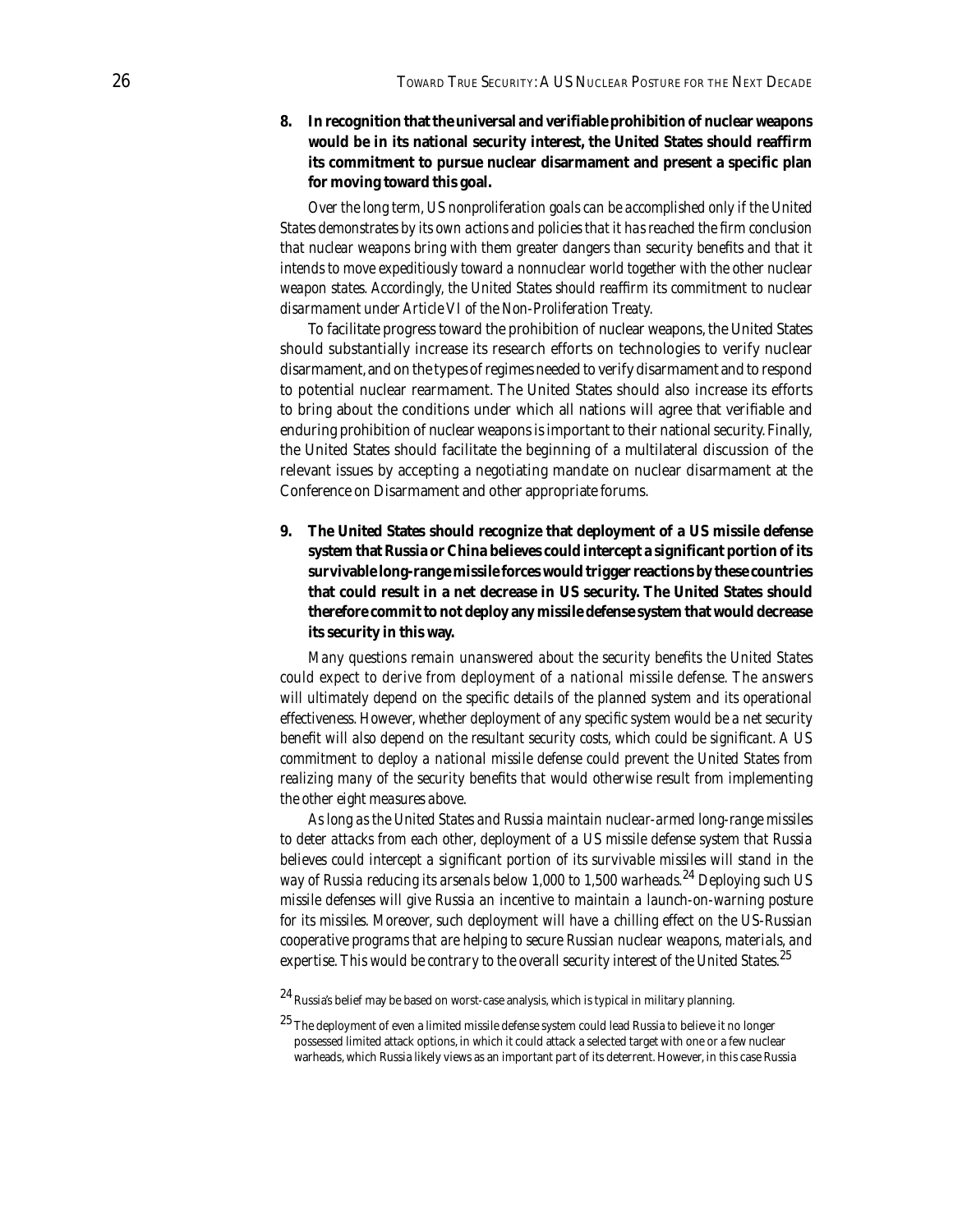*US plans for a national missile defense system could also lead to increased dangers from China. China will seek to maintain a nuclear deterrent vis-à-vis the United States. Because its long-range missile force is small, if China views a planned US missile defense as capable of intercepting its missiles, it is likely to undertake a larger buildup than it otherwise would, with negative regional and international consequences.* 

#### **Looking Ahead**

By taking the nine steps discussed above, the United States will bring its nuclear policy in line with post–Cold War political realities. If Russia responds to these steps by reducing its own alert levels and deployed forces, the United States will have significantly reduced the nuclear dangers it faces. By ratifying the CTBT and making clear its commitment to work toward fulfilling Article VI of the Non-Proliferation Treaty, the United States will also have strengthened the nonproliferation regime. By not deploying a missile defense system that Russia or China strongly opposes, the United States will be able to forge a more cooperative relationship with both countries. This, in turn, will facilitate the United States working with Russia and China to constrain proliferation and to better secure Russian nuclear weapons and materials. And, by increasing its research on the verification of nuclear disarmament and regimes for how to address nuclear rearmament, the United States will help create the conditions for the prohibition of nuclear weapons.

The United States will also have set the stage for taking further steps toward greater security in its next posture review. One such step will be multilateral negotiations on deeper, legally binding, verified nuclear reductions that include the other nuclear weapon states. Such negotiations will need to encompass both controls on the production of fissile material for weapons, and the disposition of existing weapon-usable fissile material. These steps would have profound security benefits. They would also constitute key parts of a framework for nuclear prohibition and help establish the conditions under which prohibition would become politically feasible.

would likely respond by deploying countermeasures to permit a small number of its nuclear warheads to penetrate a limited defense. While this would likely negate any military utility of the US defense, it would not necessarily increase the dangers posed by Russia's nuclear arsenal. More problematic would be the US response to a Russian tit-for-tat deployment of a limited nationwide defense.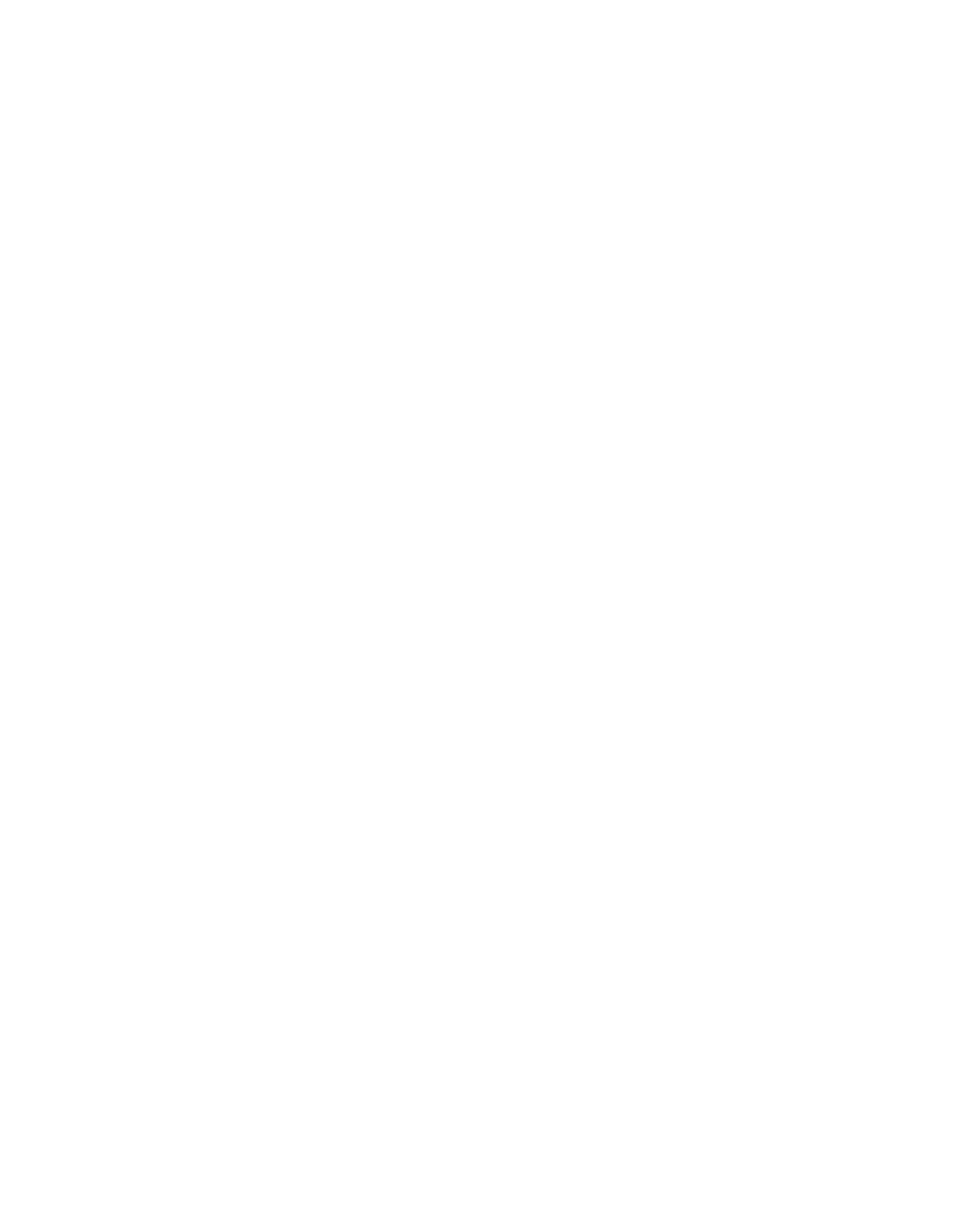### **Contributors**

**Bruce G. Blair** is president of the Center for Defense Information. Previously, he spent 13 years at the Brookings Institution, where he was a senior fellow in the Foreign Policy Studies Program. He was a project director at the Congressional Office of Technology Assessment, and from 1970 to 1974 he served in the US Air Force as a Minuteman ICBM launch control officer and support officer for the Strategic Air Command's Airborne Command Post. Blair is an expert on the security policies of the United States and the former Soviet Union, specializing in nuclear forces and command-and-control systems, and the Russian military-industrial economy. He has frequently testified before Congress and has taught security studies as a visiting professor at Yale and Princeton Universities. His books include *Strategic Command and Control, Crisis Stability and Nuclear War, The Logic of Accidental Nuclear War, Global Zero Alert for Nuclear Forces,* and *The Nuclear Turning Point.* He was awarded a MacArthur Fellowship in 1999. Blair received an M.S. in management sciences in 1977 and a Ph.D. in operations research in 1984, both from Yale University.

**Thomas B. Cochran** is director of the Nuclear Program and holds the Wade Greene Chair for Nuclear Policy at the Natural Resources Defense Council (NRDC), where he has worked since 1973. Previously, he was assistant professor of physics at the Naval Postgraduate School, Monterey, California, from 1967 to 1969; Modeling and Simulation Group supervisor of the Litton Mellonics Division, Scientific Support Laboratory, Fort Ord, California, from 1969 to 1971; and senior research associate at Resources for the Future from 1971 to 1973. He initiated NRDC's Nuclear Weapons Databook Project and a series of joint nuclear weapons verification projects with the Soviet Academy of Sciences. He is a member of the Department of Energy's Nuclear Energy Research Advisory Committee. Previously he served as a member of DOE's Environmental Management Advisory Board, Fusion Energy Sciences Advisory Board and Energy Research Advisory Board, the Nuclear Regulatory Commission's Advisory Committee on the Clean Up of Three Mile Island (TMI) and the TMI Public Health Advisory Board. Cochran is the author of *The Liquid Metal Fast Breeder Reactor: An Environmental and Economic Critique,* and co-editor/author of the *Nuclear Weapons Databooks: Volume I: U.S. Nuclear Forces and Capabilities, Volume II: U.S. Nuclear Warhead Production, Volume III: U.S. Nuclear Warhead Facility Profiles, Volume IV: Soviet Nuclear Weapons,* and *Making the Russian Bomb: From Stalin to Yeltsin.* He is the recipient of the American Physical Society's Szilard Award and the Federation of American Scientists' Public Service Award, both in 1987. He is a fellow of the American Physical Society and the American Association for the Advancement of Science (AAAS). As a consequence of his work, NRDC received the 1989 AAAS Scientific Freedom and Responsibility Award. Cochran received his Ph.D. in physics from Vanderbilt University in 1967.

**Tom Zamora Collina** is the director of the Global Security Program at the Union of Concerned Scientists. Previously he was executive director and cofounder of the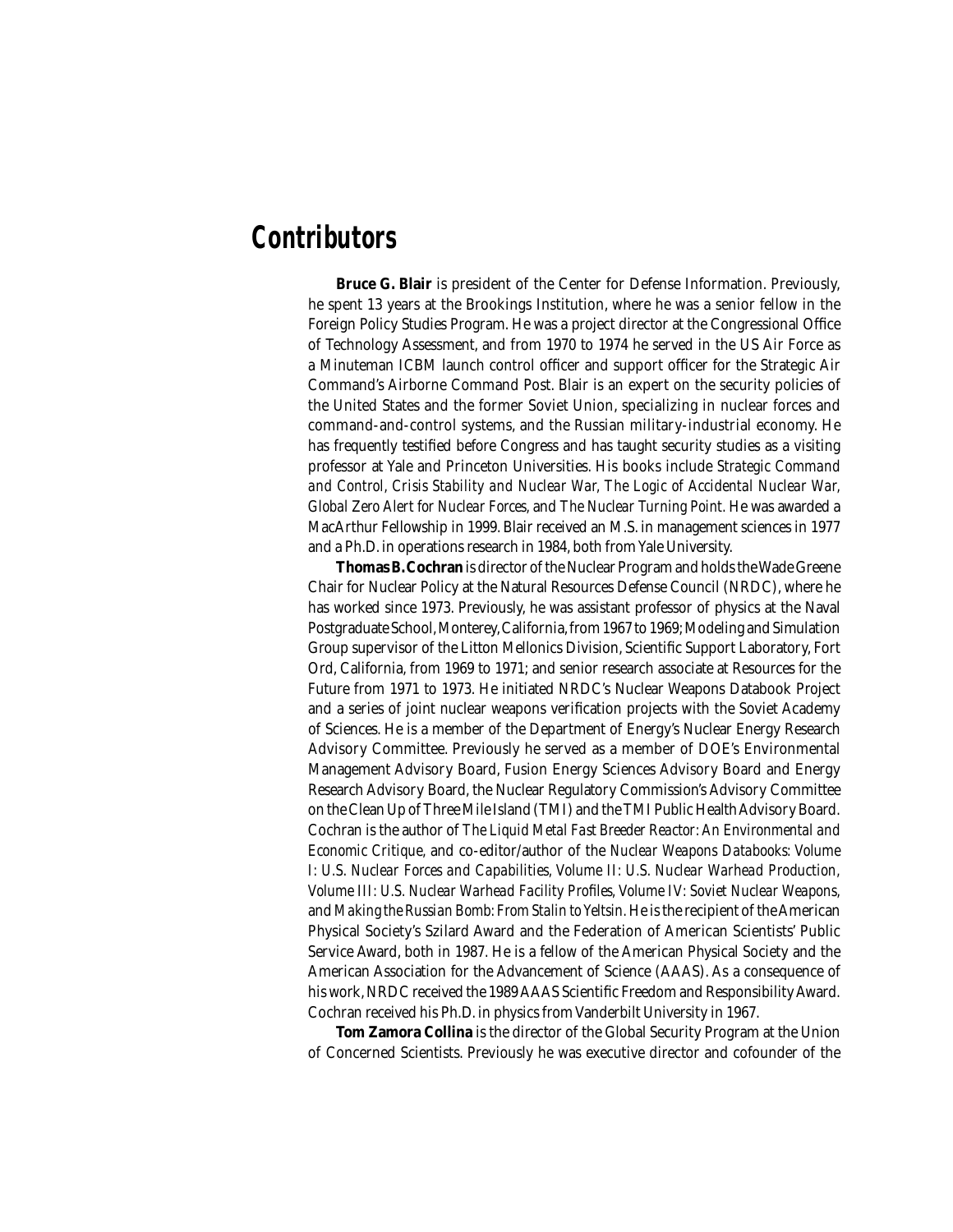Institute for Science and International Security, and research analyst with the Federation of American Scientists. He has written on nonproliferation, missile defense, and nuclear weapons testing for publications such as the *Bulletin of Atomic Scientists, Technology Review,* and *Arms Control Today.* 

**Jonathan Dean** is advisor on global security issues at the Union of Concerned Scientists. Prior to joining UCS in 1984, he served as the US representative and deputy representative to the NATO-Warsaw Pact force reduction negotiations in Vienna between 1973 and 1981. Dean began his Foreign Service work in 1950 in Bonn as liaison officer between the US High Commission and the Federal German government. Later he served as desk officer for East Germany in the Department of State and as first secretary at the American Embassy in Prague. In the early 1960s, he was principal officer in Elisabethville, Katanga, during the Tshombe secession and the subsequent UN peacekeeping intervention, and deputy director of the Office of United Nations Political Affairs, Department of State, where he worked on peacekeeping and economic sanctions. In 1968 he returned to the American embassy in Bonn as deputy US negotiator for the 1971 quadripartite agreement on Berlin. His areas of expertise include US and European security, arms control, and international peacekeeping. He is the author of *Watershed in Europe, Meeting Gorbachev's Challenge,* and *Ending Europe's Wars.* Dean is a graduate of the National War College and holds a Ph.D. in political science from George Washington University.

**Steve Fetter** is a professor in the School of Public Affairs and associate director of the Joint Global Change Research Institute at the University of Maryland, College Park. He is chairman of the Federation of American Scientists Fund. In 1993–94, he was special assistant to the Assistant Secretary of Defense for International Security Policy, for which he received an award for outstanding public service. He has been a Council on Foreign Relations international affairs fellow at the State Department and a visiting fellow at Stanford's Center for International Security and Arms Control, Harvard's Center for Science and International Affairs, MIT's Plasma Fusion Center, and Lawrence Livermore National Laboratory. He is author of *Toward a Comprehensive Test Ban,* and coauthor of *The Future of US Nuclear Weapons Policy* and *The Nuclear Turning Point.*  He serves on the National Academy of Sciences' Committee on International Security and Arms Control, the executive committee of the American Physical Society's Forum on Physics and Society, the Department of Energy's Nuclear Energy Research Advisory Committee, the board of directors of the Sustainable Energy Institute, and the board of editors of *Science and Global Security.* He is a fellow of the American Physical Society and recipient of their Joseph A. Burton Forum Award. Fetter received a Ph.D. in energy and resources from the University of California, Berkeley.

**Richard L. Garwin** is Philip D. Reed Senior Fellow for Science and Technology at the Council on Foreign Relations and is a member of the board of directors of the Union of Concerned Scientists. For the bulk of his career he was on the scientific staff of IBM, where he is fellow emeritus. He has done research on a wide range of topics in fundamental and applied physics. He was involved with the development of the first thermonuclear weapons and the first photo-intelligence satellites and is an expert on many arms control matters. He has coauthored many books, among them *Ballistic Missile Defense* and *Managing the Plutonium Surplus.* He has served on the President's Scientific Advisory Committee, the Defense Science Board, the Rumsfeld Commission to Assess the Ballistic Missile Threat to the United States, and the State Department's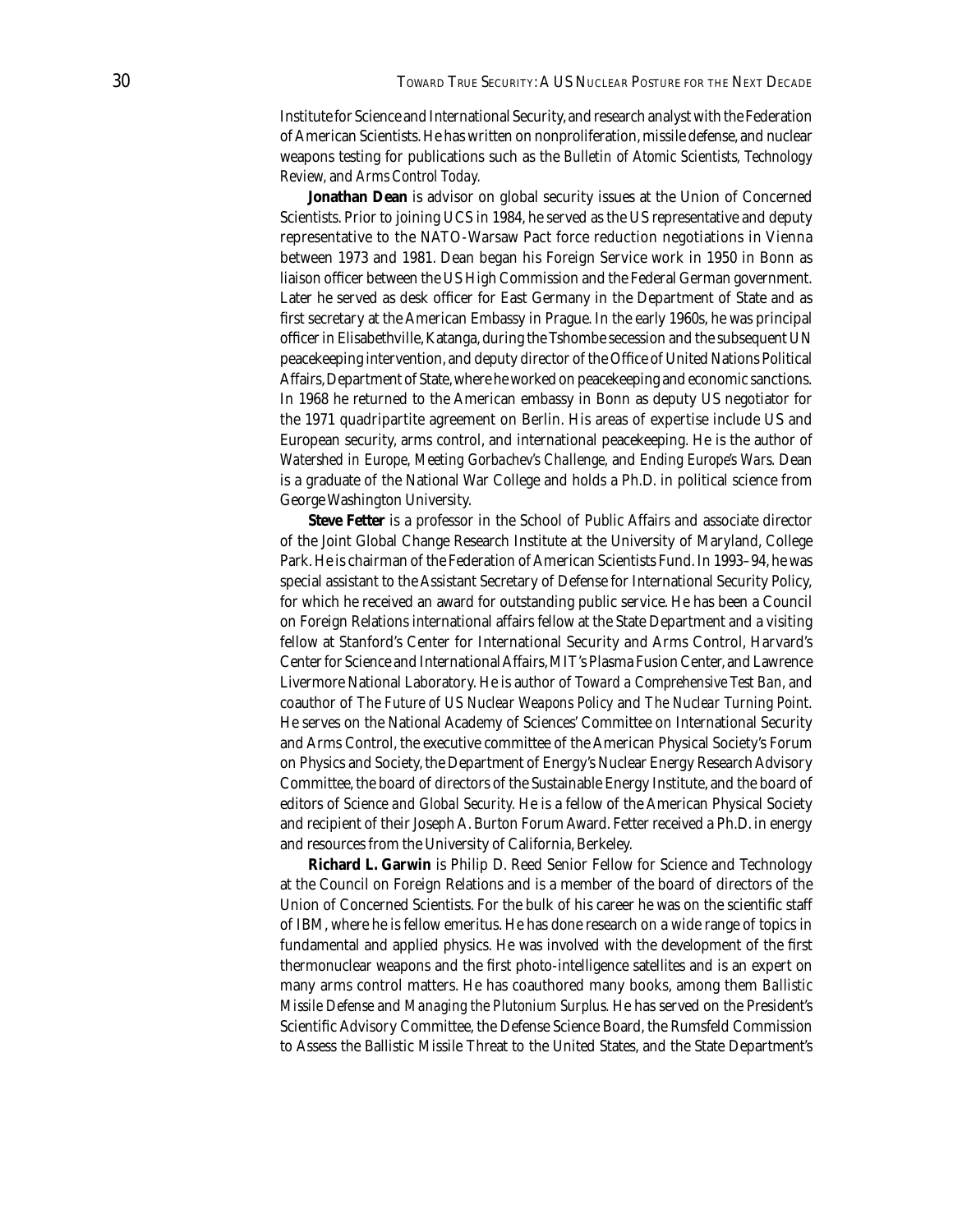Arms Control and Nonproliferation Advisory Board. He is a member of the National Academy of Sciences, the National Academy of Engineering, and the Institute of Medicine. In 1996, he received both the R.V. Jones Award for Scientific Intelligence and the Enrico Fermi Award from the president and the Department of Energy for contributions to nuclear weapons. He was also awarded the 1983 Wright Prize for interdisciplinary scientific achievement, the 1988 American Association for the Advancement of Science (AAAS) Scientific Freedom and Responsibility Award, and the 1991 Erice "Science for Peace" Prize. He received a Ph.D. in physics from the University of Chicago.

**Kurt Gottfried** is an emeritus professor of physics at Cornell University. He was a cofounder and currently chairs the board of directors of the Union of Concerned Scientists. He has been on the scientific staff of CERN in Geneva, served on the High Energy Physics Advisory Panel of the Department of Energy and the National Science Foundation, and served as chair of the Division of Particles and Fields of the American Physical Society (APS). He was a junior fellow and assistant professor at Harvard University, and served as chair of the physics department at Cornell. Gottfried has published widely on issues such as ballistic missile defenses, anti-satellite weapons, strategic command and control, nuclear testing, and European security. He directed a major study involving senior military officers and leading experts on command and control, published by Oxford University Press in 1988 as *Crisis Stability and Nuclear War.* He received the 1991 Leo Szilard Award of APS. He is a member of the American Academy of Arts and Sciences and the Council on Foreign Relations. Gottfried received his Ph.D. in physics from MIT.

**Lisbeth Gronlund** is a senior staff scientist at the Union of Concerned Scientists and research fellow in MIT's Security Studies Program. Previously, she was an SSRC-MacArthur Foundation Fellow in International Peace and Security at the Center for International Security Studies at the University of Maryland and a postdoctoral fellow at the MIT Defense and Arms Control Studies Program. She has written widely on technical and policy issues related to ballistic missile defenses and nuclear arms control. She currently serves as a member of the APS Panel on Public Affairs, on the board of directors of the Educational Foundation for Nuclear Science, which publishes the *Bulletin of the Atomic Scientists,* and as an associate editor of *Science and Global Security.*  She was a recipient of APS's 2001 Joseph A. Burton Forum Award. Gronlund received a Ph.D. in physics from Cornell University in 1989.

**Henry Kelly** is president of the Federation of American Scientists. Previously, he served as Assistant Director for Technology in the White House Office of Science and Technology from 1993 to 2000, where he played a central role in the development and implementation of science and technology projects throughout the federal government. He also convened the President's Information Technology Advisory Committee. Kelly has held positions as a senior associate and program manager at the Office of Technology Assessment, as a special assistant and senior scientist at the Department of Energy, as assistant director of the Solar Energy Research Institute, and a staff member of the Arms Control and Disarmament Agency. Kelly received his Ph.D. in physics from Harvard University in 1971.

**Matthew G. McKinzie** is a staff scientist at the Natural Resources Defense Council, where he pursues research in technical aspects of arms control and international security. Before joining NRDC in 1997 he was a postdoctoral fellow in the Peace Studies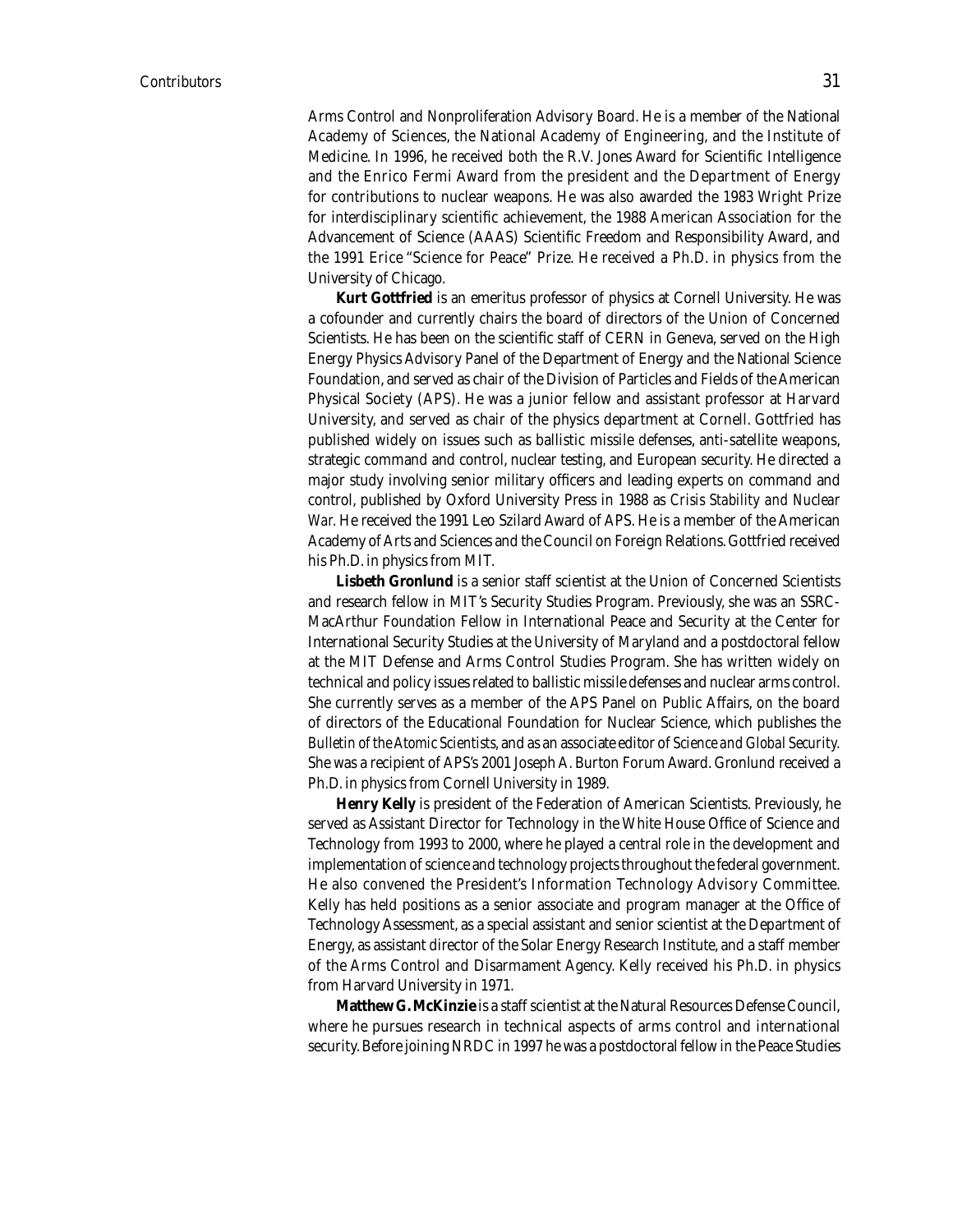Program at Cornell University. McKinzie received his Ph.D. in experimental nuclear physics from the University of Pennsylvania in 1995.

**Robert S. Norris** is senior staff analyst with the Natural Resources Defense Council and director of the Nuclear Weapons Databook Project. He was a senior research analyst for the Center for Defense Information before coming to the Natural Resources Defense Council in September 1984. He has taught at New York University, Miami University in Oxford, Ohio, Miami University's European campus in Luxembourg, and American University. His principal areas of expertise include writing and research in the areas of nuclear weapons research and production, arms control, and nuclear weapons testing. He is co-editor of NRDC's *Nuclear Weapons Databook* series and is a co-author of *US Nuclear Warhead Production, Volume II; US Nuclear Warhead Facility Profi les, Volume III; Soviet Nuclear Weapons, Volume IV;* and *British, French and Chinese Nuclear Weapons, Volume V.* He also co-authored *Making the Russian Bomb: From Stalin to Yeltsin* and *Atomic Audit,* and has recently completed a biography of General Leslie R. Groves, which is in press. Norris received his Ph.D. in political science from New York University in 1976.

**Adam Segal** is a senior analyst in the Global Security Program at the Union of Concerned Scientists. Before joining UCS, he was a visiting scholar at the MIT Center for International Studies. He received his Ph.D. in political science from Cornell University in 2000, specializing in Chinese politics.

**Robert Sherman** is director of the Nuclear Security Project at the Federation of American Scientists. During the Clinton administration, he served in the Arms Control and Disarmament Agency and the Department of State as executive director of the Arms Control and Nonproliferation Advisory Board. He also negotiated the United States position on landmines. Previously, he served for 25 years on congressional staff as a national security specialist, working with Sen. George McGovern, Rep. Bob Carr, Rep. Tom Downey, and Rep. Les AuCoin. He has published more than 40 articles on nuclear deterrence, missile defense, and related subjects.

**Frank N. von Hippel** is professor of public and international affairs at Princeton University. He chairs the Federation of American Scientists. From September 1993 through 1994, he was Assistant Director for National Security in the White House Office of Science and Technology Policy and played a major role in developing US-Russian cooperative programs to increase the security of Russian nuclear-weapons materials. He is chairman of the editorial board of *Science and Global Security* and a member of the editorial board of the *Bulletin of the Atomic Scientists.* In 1991, the American Institute of Physics published a volume of his selected articles under the title *Citizen Scientist* in its "Masters of Physics" series. He was awarded a MacArthur Fellowship in 1993 and the American Association for the Advancement of Sciences' Hilliard Roderick Prize for excellence in Science, Arms Control and International Security, in 1994. He received his Ph.D. in physics from Oxford University, where he was a Rhodes Scholar.

**David Wright** is a senior staff scientist at the Union of Concerned Scientists and research fellow in the Security Studies Program at MIT. Previously he was an SSRC-MacArthur Foundation Fellow in International Peace and Security at Harvard's Center for Science and International Affairs, and a senior arms control analyst at the Federation of American Scientists. He testified before the Rumsfeld Commission on the North Korean missile program, and has testified before the Senate Foreign Relations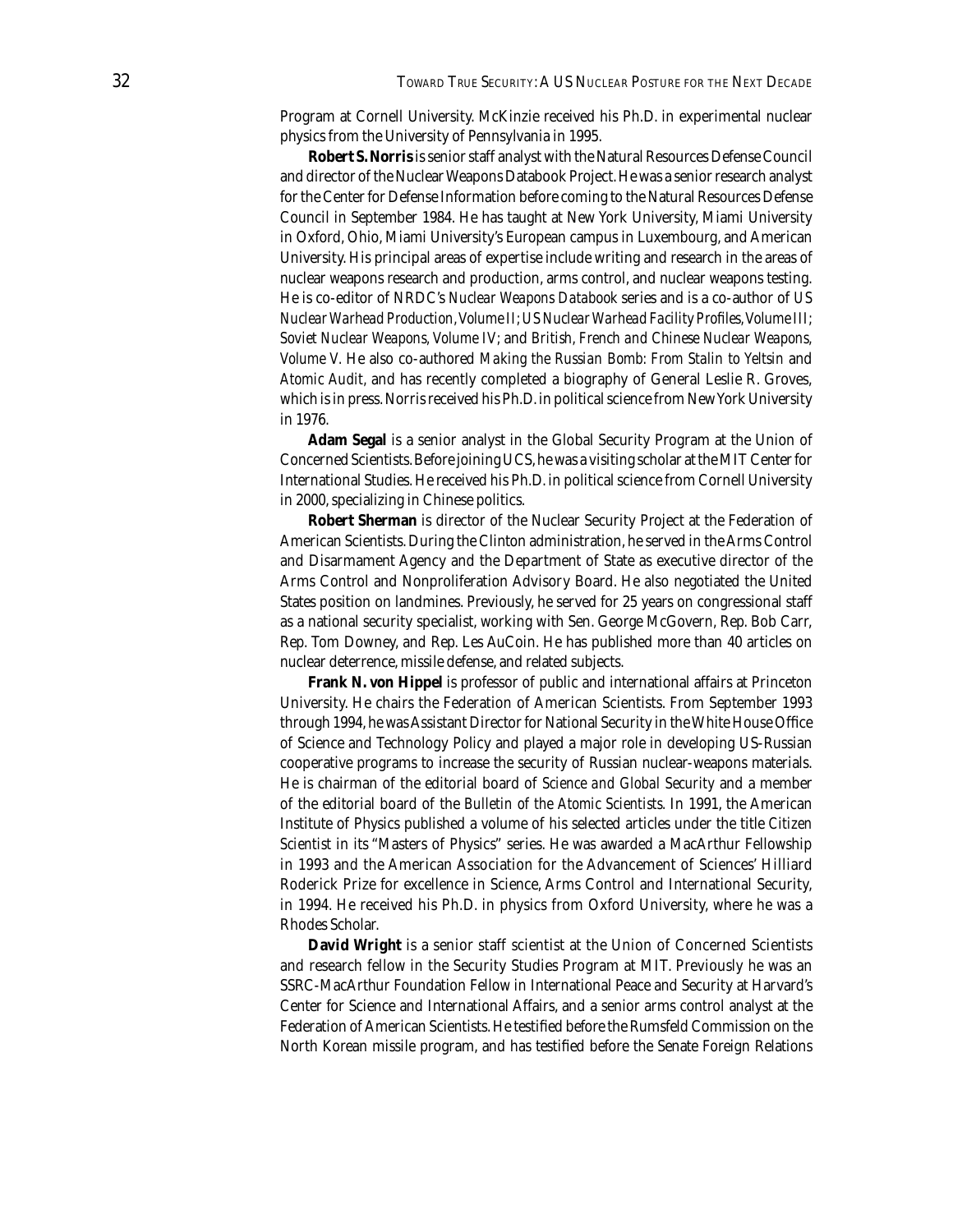Committee on the state of ballistic missile defense technology. He served on the Social Science Research Council Committee on International Peace and Security and is currently an associate editor of *Science and Global Security.* He was a recipient of the American Physical Society's 2001 Joseph A. Burton Forum Award. Wright received his Ph.D. in physics from Cornell University in 1983.

**Stephen Young** is the Washington representative/senior analyst in the Global Security Program at the Union of Concerned Scientists. Formerly, he was deputy director of the Coalition to Reduce Nuclear Dangers. He also served as senior analyst at the British American Security Information Council, co-legislative and field director for 20/20 Vision, and senior information specialist at ACCESS: A Security Information Clearinghouse. He was a fellow in the Bureau of Human Rights at the Department of State. He is the author of numerous articles and publications on US and NATO nuclear weapons policy, national missile defense, and arms control. Most recently, he authored *Pushing the Limits: The Decision on National Missile Defense.* Young received his M.A. in international affairs from Columbia University.